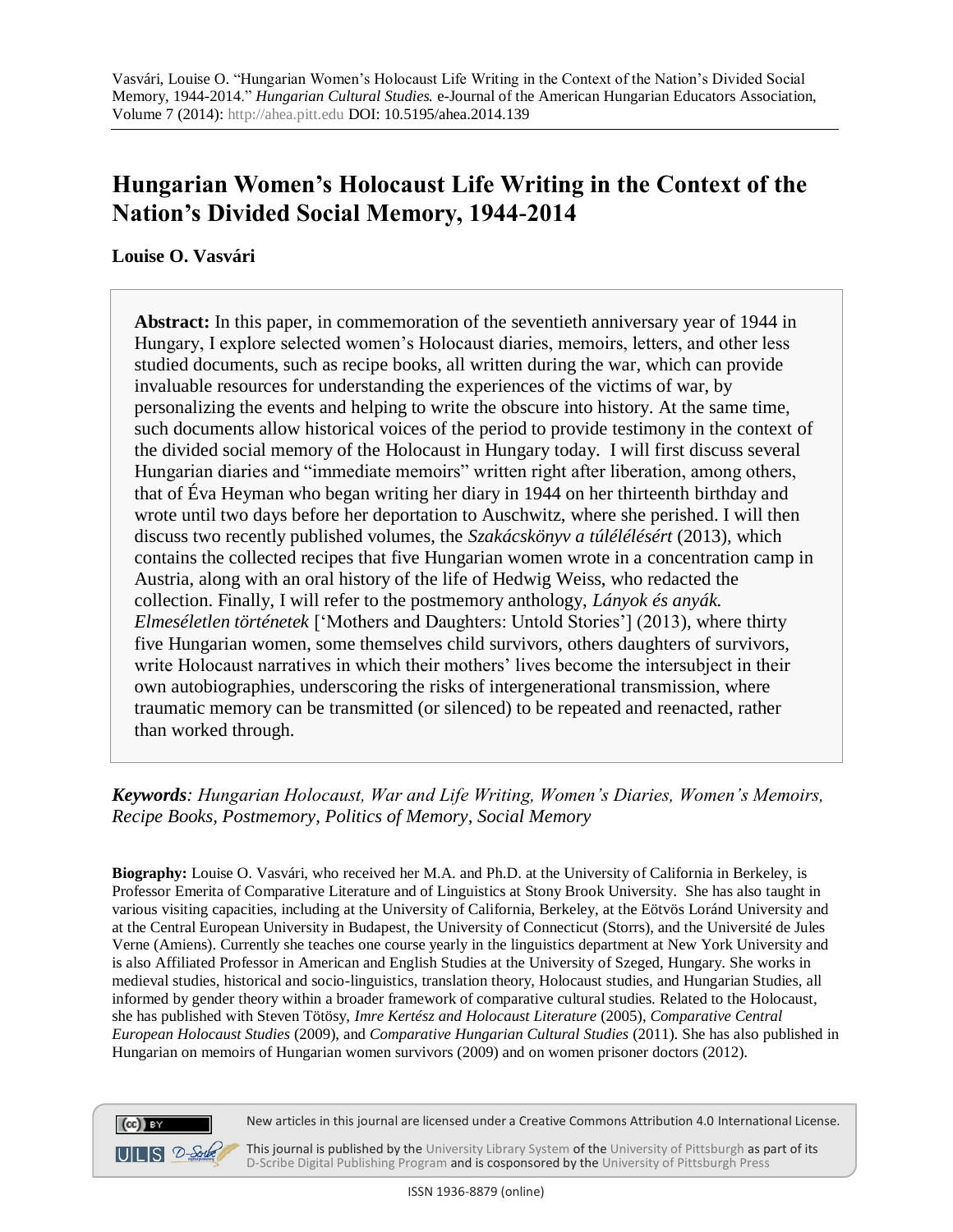### **Divided Hungarian Social Memory: 1944-2014**

"Because memory, particularly historical memory, fails, unfailingly" (Remnick 2014)

In this the seventieth anniversary year of the Holocaust in Hungary, the FIDESZ government has launched a Holocaust Memorial Year, and, in fact, the session in which this paper was originally presented at the 2014 AHEA Conference was under their sponsorship (see [http://holocaustmemorialyear2014.gov.hu\)](http://holocaustmemorialyear2014.gov.hu/). There have been a number of conferences and public memorial events held and much public debate in Hungary and abroad centering on the question of whether, as is stated in the Preamble of the new Constitution, Hungary lost its sovereignty when it was occupied by the Germans on March 19, 1944, or whether the Germans were allies who marched in. Related to this central question is to what degree Hungarians, collectively and individually, were complicit in the very rapid ghettoization and mass deportation of Hungarian Jewry, whereby all of Hungary outside of Budapest was rendered *judenfrei* within three months. The debate is centered on the regime's *emlékezetpolitika* ['politics of memory'] (which is defined as the political means by which the objective truth of events are remembered and recorded, mythified, or silenced). The memory conflicts in Hungary are being played out around two new state-sponsored memorials. The first is The Holocaust Memorial Museum and Education Center called the *Sorsok Háza* ['The House of Fates'], whose very name is considered an insult for many victims, and whose stated aim is to focus on child victims and on rescuers. The second is the perhaps even more controversial "Occupation Monument," erected overnight on July 19, 2014 on *Szabadság Tér* ['Freedom Square'], which depicts Hungary as the Archangel Gabriel, traditionally considered Hungary's own guardian angel, being attacked by the German eagle, suggesting that the Hungarian government bore no responsibility for what happened after the German Occupation and, indeed, that all Hungarians were victims (for a cogent overview of these current political controversies, see Laczó 2014, while for a defense of the symbolism of the monument see Prime Minister Viktor Orbán's open letter (2014), and on the critique of the aesthetics of the new monument, see György 2014).

It is not my aim here to discuss the mix of political, ethical, emotional and ideological passion that these forms of public memorialization have raised, in which the current government has been accused by a significant opposition, whose members include many academic historians as well as Holocaust survivors, of exculpatory rewriting of Hungarian history. In a broader context, it is worth remembering that a divided Hungarian historical memory, in which different communities have a common past but not a shared memory, did not suddenly flare up with the 2014 anniversary, nor is it particular to Hungary. For example, in the United States, a century and a half after the Civil War, many in the South are still taught—and the majority apparently believe—the inaccurate historical narrative that the main cause of the Civil War was not about slavery but a dispute over states' rights versus federal authority (Egan 2014). In regard to historical memory of World War II and the Holocaust in Europe see the excellent overview of research by Tim Cole (2002), who after trying to bring order to the conceptual haziness of terms like collective memory/public memory/national memory, addresses the question of what happens when there is a memory clash and subsequent alienation between private memory and public discourse in Europe. Tony Judt (2000) has shown in detail how the memory of wartime experience in continental Europe has been distorted through a kind of collective amnesia about the inconvenient fact that the majority of people in Hitler's Europe were not resistance fighters but that a minority actively collaborated and many millions more rather easily accommodated to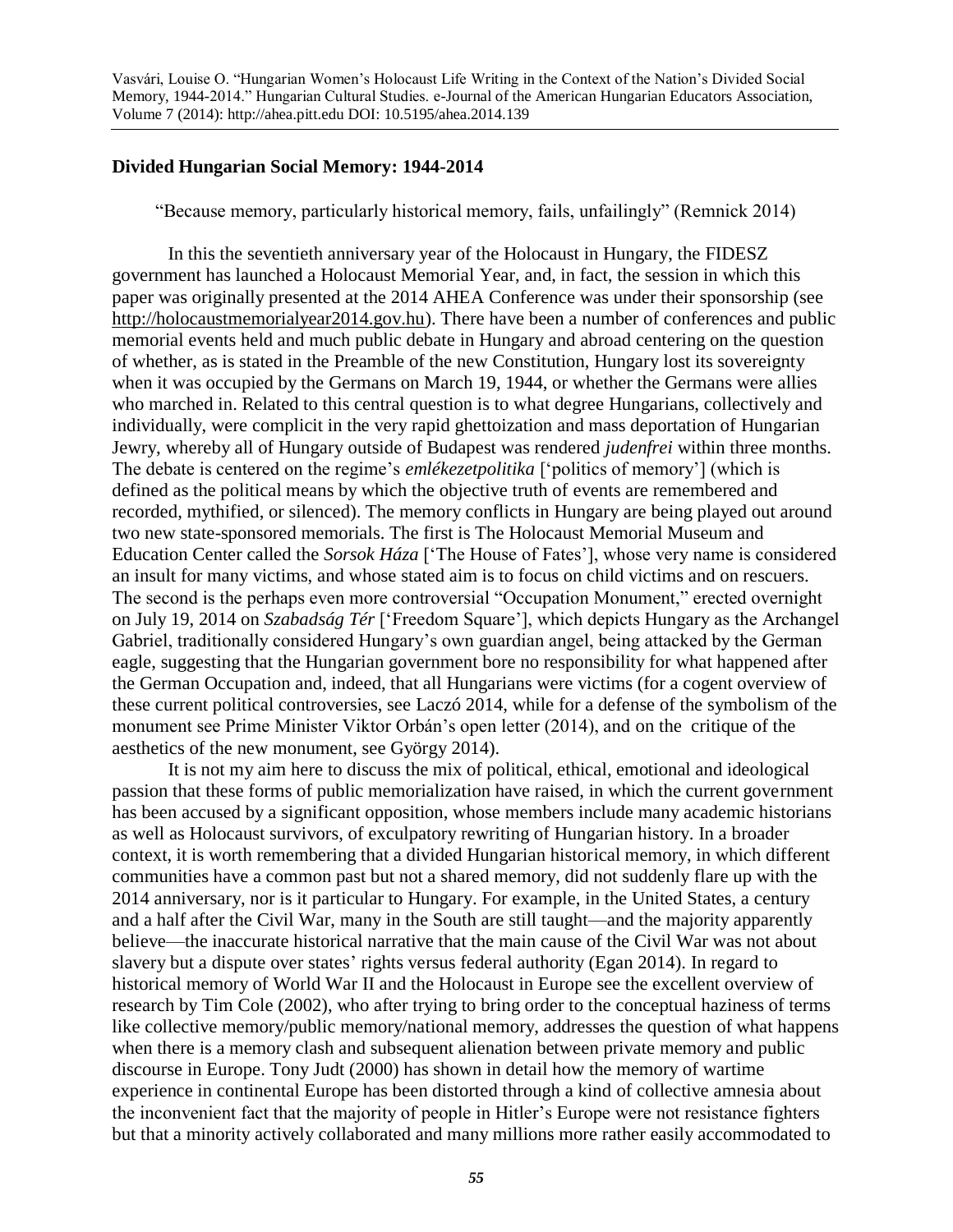Nazi rule. Specifically to Hungary, Paul Hanebrink (2013: 183) outlines how, empowered by the landslide elections of 2010, Hungary's government has renewed its search for a "usable anticommunist past," while Csilla Kiss (2014) has discussed how post-communist countries in general have had the added burden of contending not only with their wartime history but also with the experience of communism, which later colored their assessment of the former. Similarly, Georges Mink and Laure Neumayer in their *History, Memory and Politics in Central and Eastern Europe: Memory Games* (2013) have studied how, in post-communist countries twenty years after the end of Communism, contested memories about both Communism and World War II are constantly reactivated. The subtitle of their book, *Memory Games*, implies that recent attempts by governments in the new Eastern member states of the European Union and NATO to revise history are due to motives that are at once nationalistic, that is, seeking to whitewash the stain of collaboration with Hitler and a means to construct histories of pure national victimhood, with the aim of equating Soviet and Nazi atrocities. Mink and Neumayer end their Introduction with a pessimistic note about the possibility of achieving a more honest reckoning with the past in such a politically-loaded climate: "Until it is understood that the East's memory games have a specific content linked to the Second World War and Sovietization, there can be no successful "Europeanization" of the histories of Europeans" (22).

With regard specifically to Hungary, Tim Cole (2003: 221-249) studied the denial of the Holocaust by both the post-World War II communist regime, as well as by the subsequent postcommunist regime, while Professor Randolph Braham (2004a)—the uncontested dean of the historiography of the Hungarian Holocaust—has called the official *emlékezetpolitika* of postwar regimes a whitewashing of the past and a campaign of history falsification.<sup>1</sup> He added that one of the major means by which history cleaners aim to unburden the national conscience is by focusing on the rescue activities of the relatively small number of Hungarians recognized as Righteous Among the Nations. Braham (2004b) also points out that it is almost impossible to determine how many Jews were saved by Christians for payment or for humanitarian reasons. It must also be pointed out, however, that it is also true that many of those who were persecuted and survived almost inevitably did so with the aid of rescuers, as in the example of two recent memoirs testifying to such efforts, discussed in Marta Fuch's (2012) testimony to how her father, a *munkaszolgálatos* ['Hungarian army Labor Service draftee'] for five years in Ukraine, was saved, along with another one hundred Hungarian Jews, by his Commanding Officer, Zoltán Kubinyi, a devout Seventh Day Adventist (discussed by the author at the 2012 AHEA Conference in her presentation, "Hungarian Holocaust Legacy: A Daughter's Tribute to Her Father's Rescuer"); and in Zsuzsanna Ozsváth's wartime memoir of her childhood, *When the Danube Ran Red* (2010), wherein her family was saved through the incredible courage of the

 $1$  On the knowable historical facts, see most recently the well-documented Vági, Csösz and Kádár collection (2013). See also Rényi (2011) for a concise overview of Braham's views on the falsification of history and its causes in extreme nationalism. Cf. Tim Cole (2001), who reassesses the opinions of historians Braham, Deák, and Vera Ránki, on how much is due to the German invasion and how much of collaboration etc. Braham assumes that, prior to the Nazi occupation, 63,000 Hungarian Jews were killed within Hungary's enlarged borders, among them approximately 20,000 so-called alien Jews were expelled and murdered, and another 42,000 military-age Jewish males in labor battalions. After the Arrow Cross came to power in October, 1944, the capital Jews were placed in a closed ghetto and in the winter hundreds were shot into the Danube.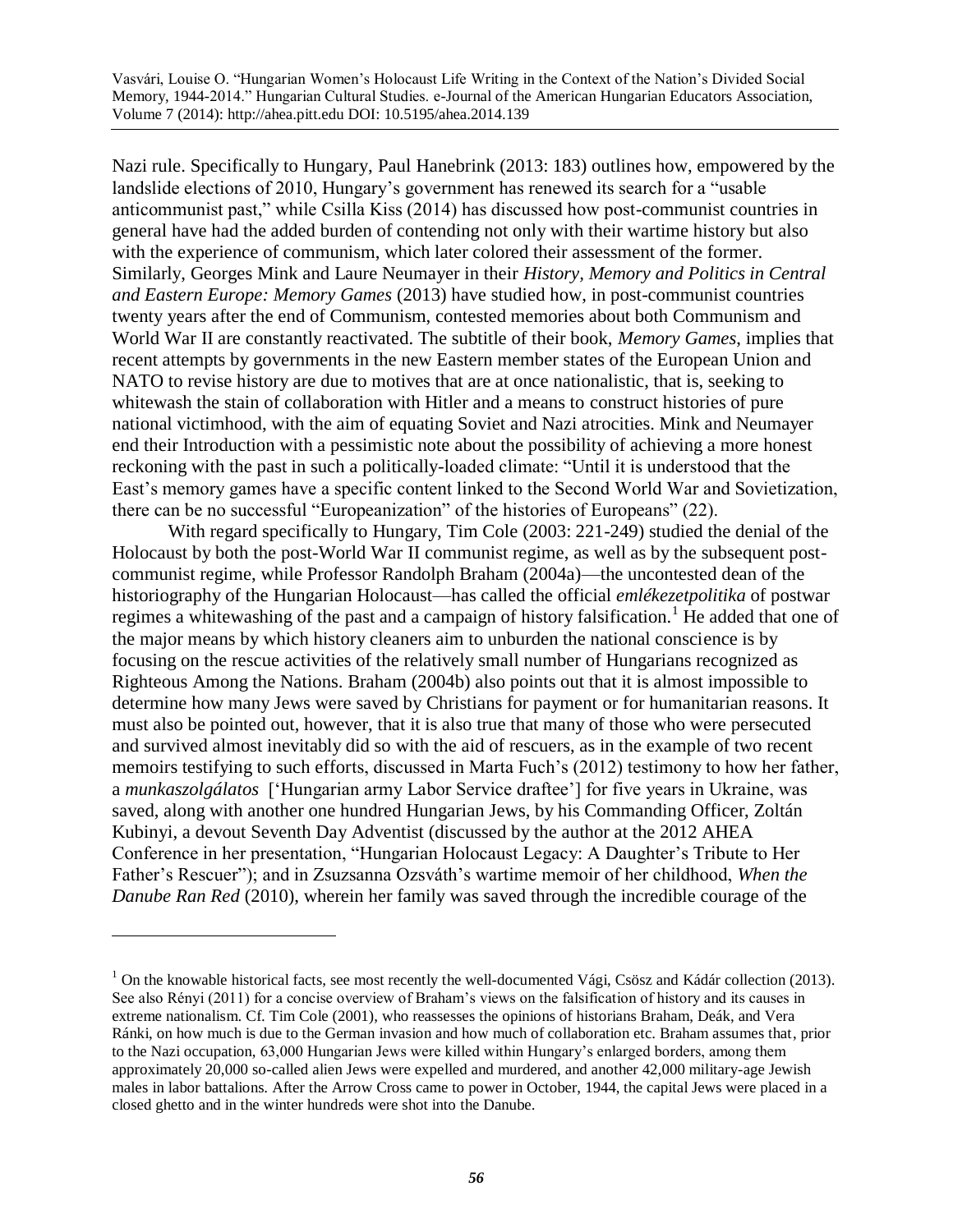children's former nanny, Erzsi, who was adopted after the war by Ozsváth's father (reviewed in this journal in 2011 by Evie Blaikie).

Historical facts are fragmentary in nature and inherently prone to distortion, as Timothy Cole sought to show in his invaluable *Traces of the Holocaust: Journeying in and out of the Ghetto* (2011: 141), where he documented how the Hungarian Holocaust appeared as a dispersed event that involved a large number of different actors with diverse experiences, who sought to adapt to the rapidly changing circumstances (see the cogent review of Cole's volume by Laczó, 2013). Cole also showed the deep involvement of Hungarian society in events of the Holocaust, as well as the importance of money as a prime motive for the persecution of Jews, so that once their wealth/property had been expropriated Jews could be handed over to the Germans (cf. Ungváry 2013 on the implementation of Jewish Laws in Hungary being considered by rightwing politicians as a socio-political issue). In a recent interview Szabolcs Szita (Dömötör 2014), the former director of the Holocaust Center in Budapest, also discussed the various forms of plunder by the state of its Jewish citizens, from the official *vagyonelkobzás* ['wealth confiscation'], to the subsequent *fosztogatások* ['acts of plunder'] by the masses of belongings of deported Jews from their homes and from the ghettos, to the so-called official *zsidó-vagyonkiárusítás* ['selling off of Jewish belongings'] from October 15, 1944. From all of this experience emerged after the war the following joke among survivors: "How are you, asks the gentile from the returning Jew. – Don't ask, replies the Jew, I've got nothing left besides what you have on!" [*Hogy vagy, kérdezi a nem zsidó a zsidó hazatérőt? –Ne is kérdezd, mondja amaz, semmim sem maradt azon kívül, ami rajtad van!*].

It is precisely by recovering individual fragmentary histories, which personalize events in ways that other sources cannot, and by writing "the obscure into history," that social history from the micro-historical vantage point of the victims of the Hungarian Holocaust can be better recovered. My aim, following some of the tenets of *Alltagsgeschichte* ['everyday history'] (Lüdtke 1989) is to reconstruct the historical experiences of everyday life and the mentalities of such *kleine Leute* ['ordinary people'], the nameless in history, to give back a human face to the victims and to provide further details for a more complete picture of the Holocaust. Diaries and other diverse and less studied documents, including letters, passes, photographs, reports, and recipes, provide invaluable resources for understanding the experiences of the victims of war; it is in order to provide additional examples of such fragmentary histories for better understanding of the Hungarian Holocaust that I provide examples below of these discourses.<sup>2</sup> Note in this contexts that scholars and writers in the Warsaw ghetto understood the importance for future understanding of such material testimony, which is why historian Emanuel Ringelblum (1900- 1944) organized a secret operation code-named project *Oyneg Shabbos* [Yid.: Sabbath/Saturday Joy/Pleasure], carried on for almost three years, to collect individual diaries and other relics of everyday life, such as programs of school plays, copies of Nazi posters and decrees, maps of the

 $2$  On the importance, for example, of photographs for retrieving Holocaust events, which is a discourse that I am not able to discuss here, see also Karsai. (n.d.) and Karsai and Szabolcs (1992) on documents and photographs that testify to efforts to annihilate Hungarian Jews, which were items not destroyed at Budapest SS Headquarters and the Soviets later stored them in the basement of the Hungarian Ministry of Interior. The documents remained unseen for over forty years, but after 1989 they were given to the Jewish Museum and Archive of Hungary. On Holocaust photographs more broadly see Zelizer (1998).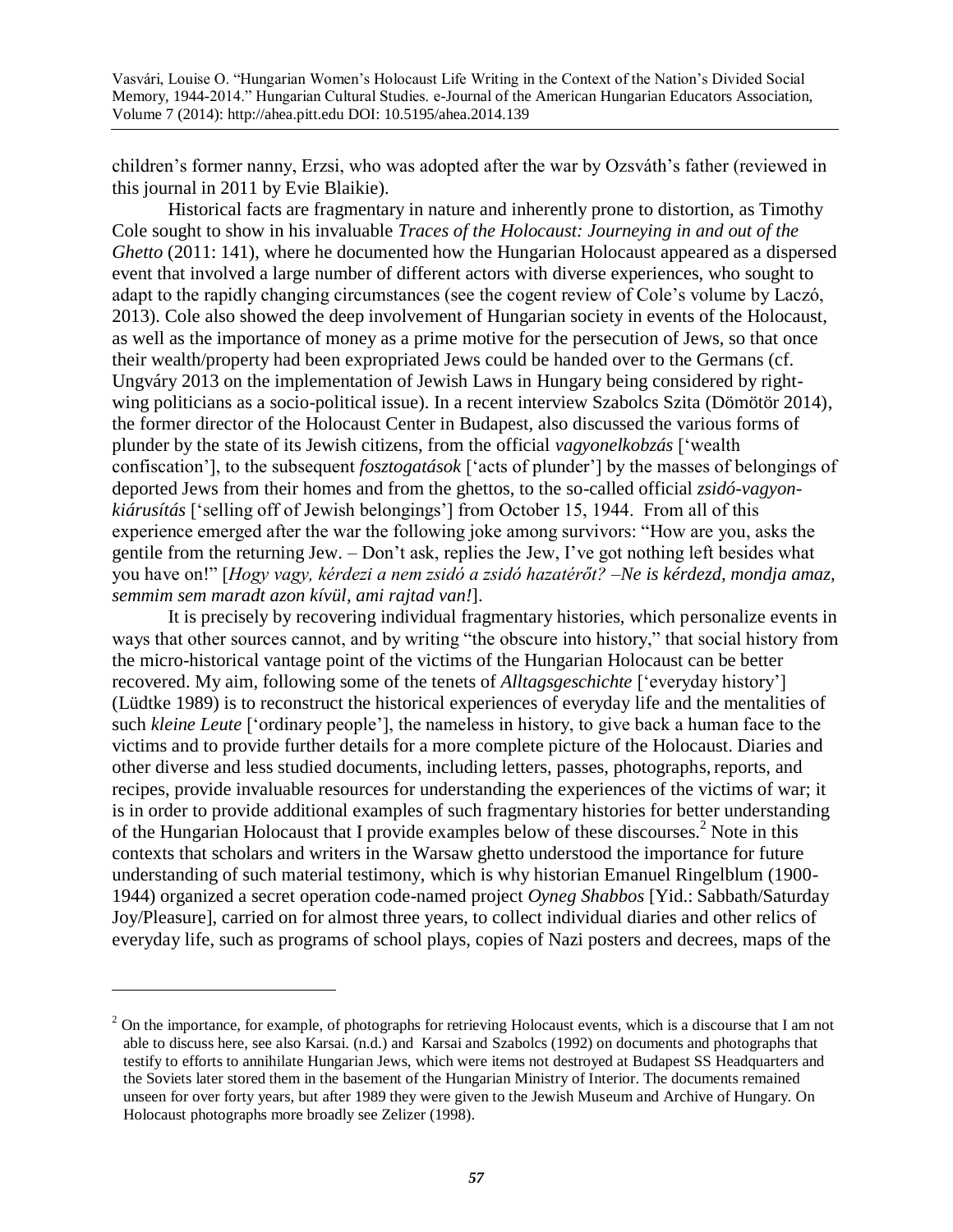ghetto, and other ephemeral objects, which were loaded into metal milk cans and tin boxes and buried under the ghetto's building, as a way to self-archive life in the Warsaw ghetto. The achievement of the members of *Oyneg Shabbos* in the face of their own all but certain annihilation testifies to a creativity that resisted silence and to the hope that these objects would serve in the future as traces of those who perished and would thus help write the history of their doomed community and of horrors that otherwise nobody would believe (Kassow 2007).

As the title of this paper indicates and as I have also discussed in earlier studies, my primary focus is on women's Holocaust testimonies within a gendered frame of analysis, specifically to examine the still relatively neglected role of gender differences generally in wartime, and specifically the important role of women's life writing in the history of the Holocaust, where, in fact, women have written considerably more than have men (Vasvári 2006, 2009a, b). While the best-known scholars of the Holocaust tend to focus more on the macro level, it has been women scholars, usually feminists, who analyze the Holocaust in terms of women, gender, children, and family life. Recovering women's voices and making women's experiences visible lends important new understanding to different experiences by men and women due to their different assigned gender roles as well as to gender-specific traumas suffered by victims. In such an analysis it is also important to take into account the intersection of gender, age, social class, and level of religious observance, as well as urban or provincial residence of the victims, all essential components of how men and women experienced the Holocaust, as is their manner of interpreting and narrating events. As Tim Cole (2006, 2011: 19-21, 59n43) documents, while during the earlier series of ever harsher anti-Jewish legislation in Hungary from 1942 to 1943, it was thousands of males between twenty and forty who were most at risk and the first to die in *munkaszolgálat,* where the level of mortality was 85% to 90%, and where Jewish casualties were not considered as heroic war dead, their families received no compensation, nor were they exempt from ghettoization and deportation (see below the diary of Susan Kaszás, who describes a scene of forced laborers actually watching their families being deported). However, by the summer of 1944, while ghettoization and deportation were already taking place, gender vulnerability was drastically changed when, due to a general labor shortage, hundreds of Jewish males between 18 and 48, especially those with expertise, like doctors, engineers, and pharmacists, were conscripted for forced labor both from cities and ghettoes, thus ironically "saving" some of them from deportation, at least for a while (see Löwy 2010 on the commander Imre Reviczky, who saved many hundred men from deportation by calling them up even from ghettos). Only on Nov 2 and 3, 1944 were Jewish women living in Budapest called up by the Arrow Cross government, increasingly desperate for labor (see below the memoir of Borbála Szabó, who describes in some detail her experience in the female *munkaszolgálat*). Cole concludes that while men started dying earlier, ultimately it was women who constituted probably more than half the victims, and that those deported were primarily women, the elderly, and children from provincial Hungary, who were seen as dispensable. Ilana Rosen (2012) points out that the dozens of memoirs of male survivors of the *munkaszolgálat*, the communal memory books created by their former *landsmanschaften* ['immigrant communal organizations'] and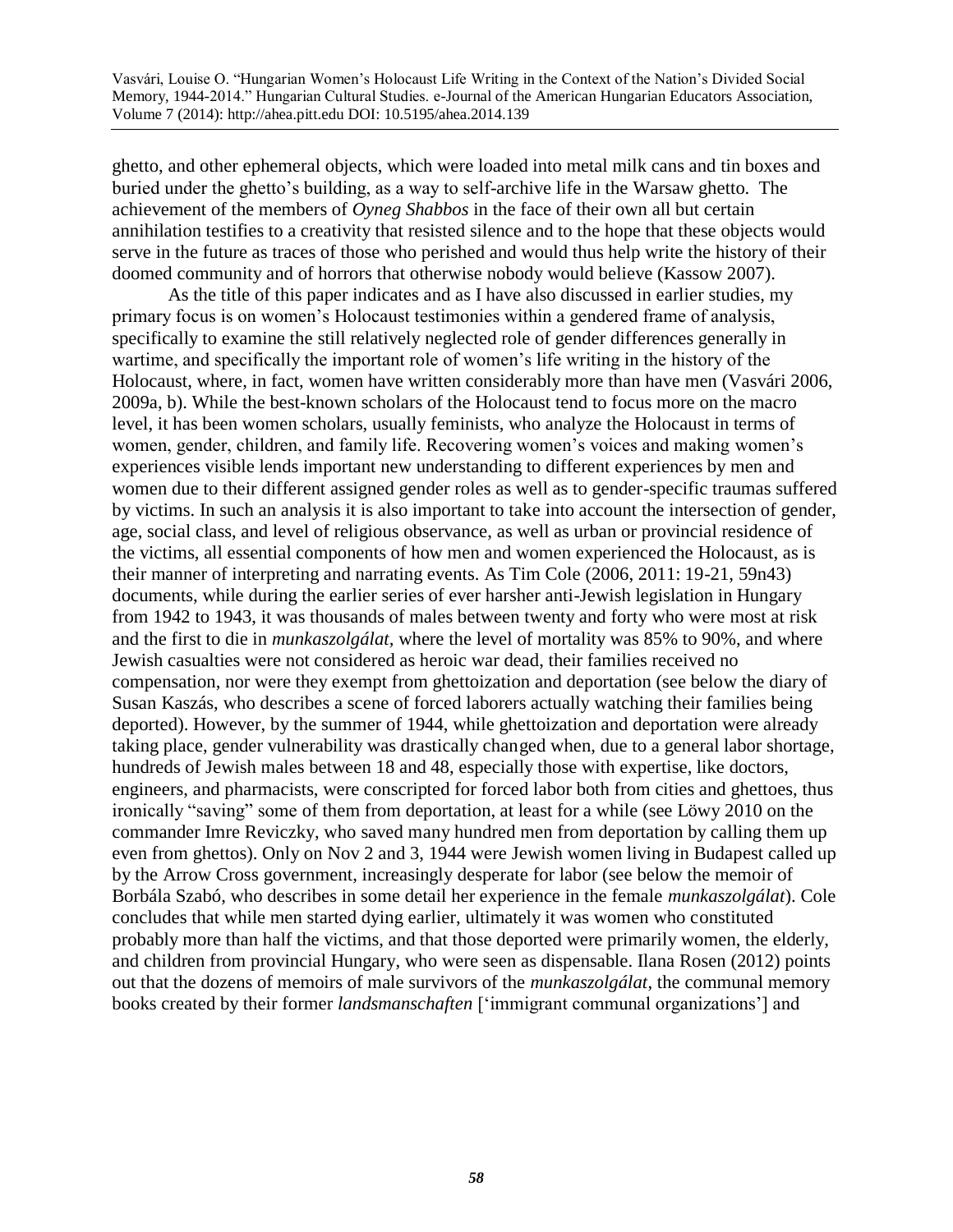interviews with them have received no academic attention.<sup>3</sup> Rosen, who conducted life history interviews in Budapest and Israel, found that, although statistically the mortality rates in labor service were as high as in the Nazi death camps, the prisoners still felt they had more of a chance to be in control of their lives and to strive for survival through escape or other means.

## **Hungarian Women's Diaries and Immediate Memoirs of 1944**

As stated in the introductory section, I will be discussing examples of several categories of Hungarian women's wartime life writing as testimonies of the Holocaust, complementary to historical studies. I will not delve here into the complex (and very discipline-driven) discussions about the legitimacy of forms of life writing as historical documents. Nevertheless, such arguments might briefly be summarized through the contrasting views of four scholars. Raul Hilberg in his 1,300 page *The Destruction of European Jews* (1985) dismissed oral history and testimony for inaccuracies, seeing a dichotomy between history and memory, classifying the latter as a form of poetry and narrative. On the other hand, it was the historical veracity of diaries that James E. Young (1987: 420) considered of dubious value since, because they were written from within the events, their accounts can be mistakenly perceived to be stronger than those written later. In contrast to Young's views, Lawrence L. Langer, who in his *Holocaust Testimony: The Ruins of Memory* (1991: xii-xiii) studied oral testimonies, which he claimed allowed for "unshielded truth," questioned the legitimacy of the written memoir, whose style and language he felt could deflect from dreadful events. But as René Girard (1963: 10) cogently argued considerably earlier, a diary is not to be read like a news report but understood as a human voice reflecting an exterior landscape, an evaluation that could be extended to other forms of life writing, as well.

As David Patterson (2004) discusses, the two principal categories of autobiography memoir and diary—both as historical documents and as "human outcries" must be read and understood differently, with, for example, even diaries written in hiding differing from those written in a ghetto or camp. Diaries are among the most personal and immediate accounts of life in the Holocaust, recording the day-by-day unfolding of horrible events in the life of the author, yet often with mundane, idealistic and naïve details of daily life included. As we have already seen in the case of the Warsaw Ghetto, where people of all ages and genders were writing diaries, written in terror, a diary can serves as a form of moral resistance to annihilation. The diary does not allow for perspective and distance but because it is normally written for the self it allows for the development of private sentiments not suitable for public scrutiny, as exemplified by the diaries discussed below, where teenage girls discuss their sexuality and a young wife claims that the psychological suffering she suffered from her mother-in-law was worse than her life in Auschwitz. Authors of Holocaust diaries, however, often expressed many sentiments beyond the private, sometime sensing—as did Anne Frank most famously—that they were

<sup>3</sup> See Horváth (2014) for one interesting example of communication of one *munkaszolgálatos* to his wife with a photograph and postcard. For a particularly beautiful memoir about the labor service, see Schwarcz (2005), who wrote down in 1965 his experiences in seven different labor service camps, followed by five concentration camps. Nevertheless, Schwarcz vowed that if he survived he would endeavor to live a life without hatred and vengeance. He lived on for sixty years, to the age of ninety-six. See Szabolcs (1998) and Szele and Szele (2004) for two examples of survivor male life writing about the labor service.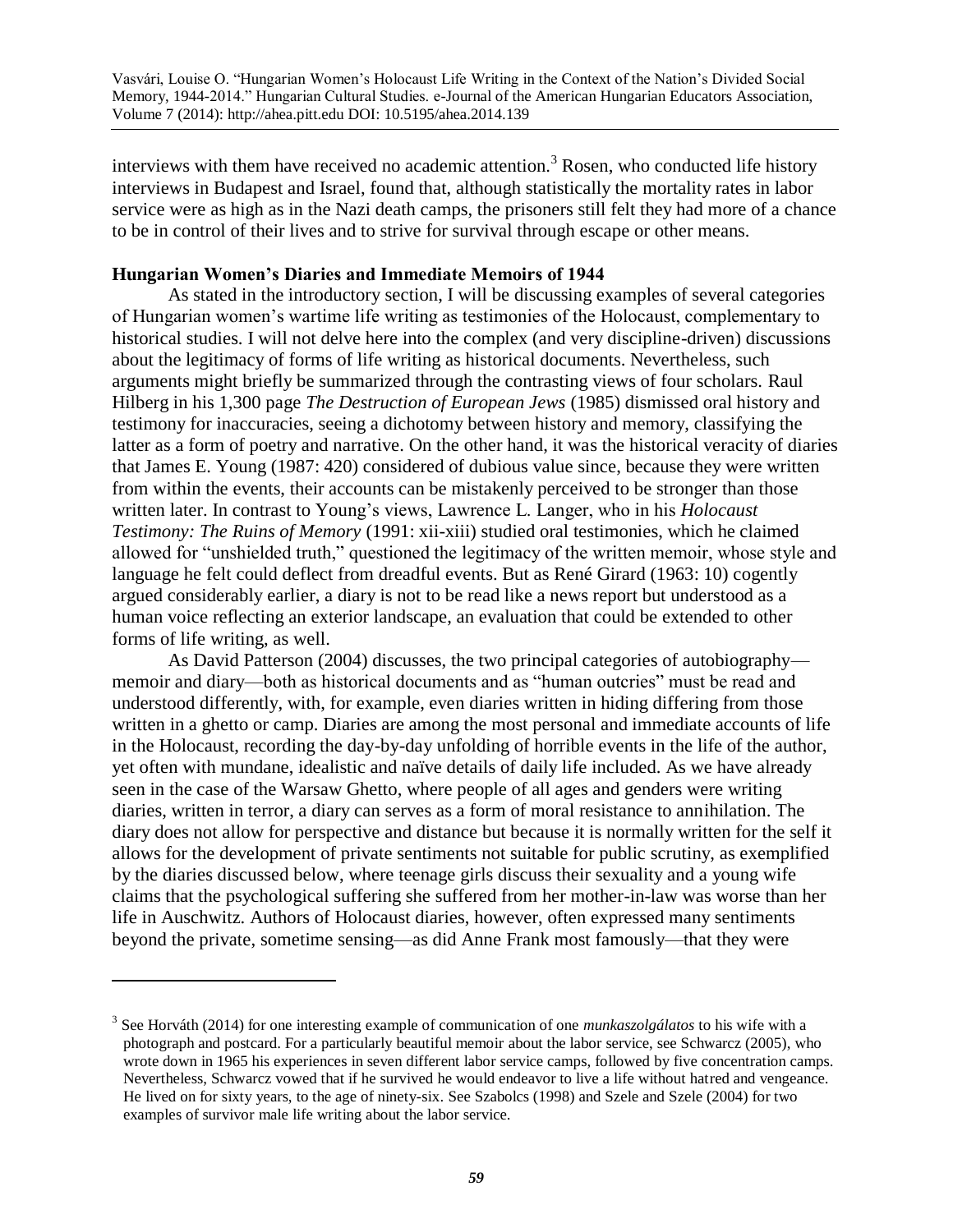writing for posterity. The diary has often been traditionally excluded from both history and traditional literary studies because of its presumed looseness and lack of rigor. The memoir, in contrast to the diary, is a later reframing of the story, allowing for reflection and historical context to produce a more coherent text. Note, for example, in this context that Anne Frank, who hoped to become a writer after the war, undertook to rewrite her diary while in hiding, with the aim of turning it into a historical document, and compare also the extraordinary case of Margit K., discussed below, where the reader can follow how she turned her factual Holocaust diary into an ironic memoir immediately after Liberation. Retrospectively, however, both diary and memoir can be reframed by readers as historical archives, literary works, sacred documents, criminal evidence, cultural artifacts, etc., and it is in *all* these senses that I offer the few selections from the works I catalogue briefly.

The American feminist Adrienne Rich has called the diary "the profoundly female and feminist genre" (Huff 1999: 6), and indeed, although persons of all ages and backgrounds have written diaries, many more females, and especially teenage girls, have kept diaries than have males. In the culture of pre-World War II Europe it was very common for middle class girls to get a diary on their thirteenth birthday, as did Anne Frank, who received her red checkered diary in 1942, a few weeks before she and her family went into hiding. Anne Frank perished before her sixteenth birthday but her diary became her legacy and the single best-known Holocaust text worldwide. There exist many surviving Holocaust diaries by girls and young women in Hungarian as well, but none have become canonized in or out of Hungary or even taught in schools in Hungary. I will discuss several here, including one by one teenager, Éva Heyman, who like Anne Frank, perished in Bergen Belsen, very possible on the very same day as Anne Frank.<sup>4</sup>

Diaries like Éva Heyman's and Lilla Ecséri's, below, are, like that of Anne Frank, as much stories of precocious and artistically creative adolescence as about the Holocaust, but this adolescence is culturally shaped by historical conditions (Schwarz 1999: 110). For all three girls continuous writing into their diary was a survival strategy, and for a while in spite of Jewish laws all attempt to live a normal life, writing about family conflicts, quarrels with friends, flirtations, budding sexuality, adolescent longing for love and moodiness, personal identity, and hopes for the future. But while Anne Frank's diary, written in hiding, is less than twenty percent about the plight of the Jews, and much more about the unfolding of an adolescent girl's maturation, Éva Heyman's diary presents a much more painful and tragic perspective. Éva lived in Nagyvárad/Oradea/Grossvardein and was first confined there in the ghetto, which was second in

<sup>&</sup>lt;sup>4</sup> Since my focus here is on the events of 1944 in Hungary, I will not discuss the diary of Anikó Szenes (Hannah Senesh) (1921-1944), whose Hungarian diary up to her departure from Hungary for Palestine in 1939 testifies to a surprisingly normal middle class Jewish world that continued to exist in Hungary, while the rest of Europe's Jewry was being decimated (Senesh 2004, Vasvári 2006). Nor will I discuss the Hungarian-language diary of Zimra Harsányi (later known as Ana Novac), born, like Éva Heyman, in Nagyvárad, Transylvania in 1929, who began to write her diary in Auschwitz about her camp experiences and briefly about her postwar return to Transylvania (Vasvári 2009b: 5). It is interesting that although both Szenes and Harsányi wrote in Hungarian, both became public symbols elsewhere: the first mythologized and canonized by Israel under the name Hanna Senesh as a national heroine; the second, although she wrote in Hungarian, was claimed by Romania as their Anne Frank, but both remain essentially unknown in Hungary.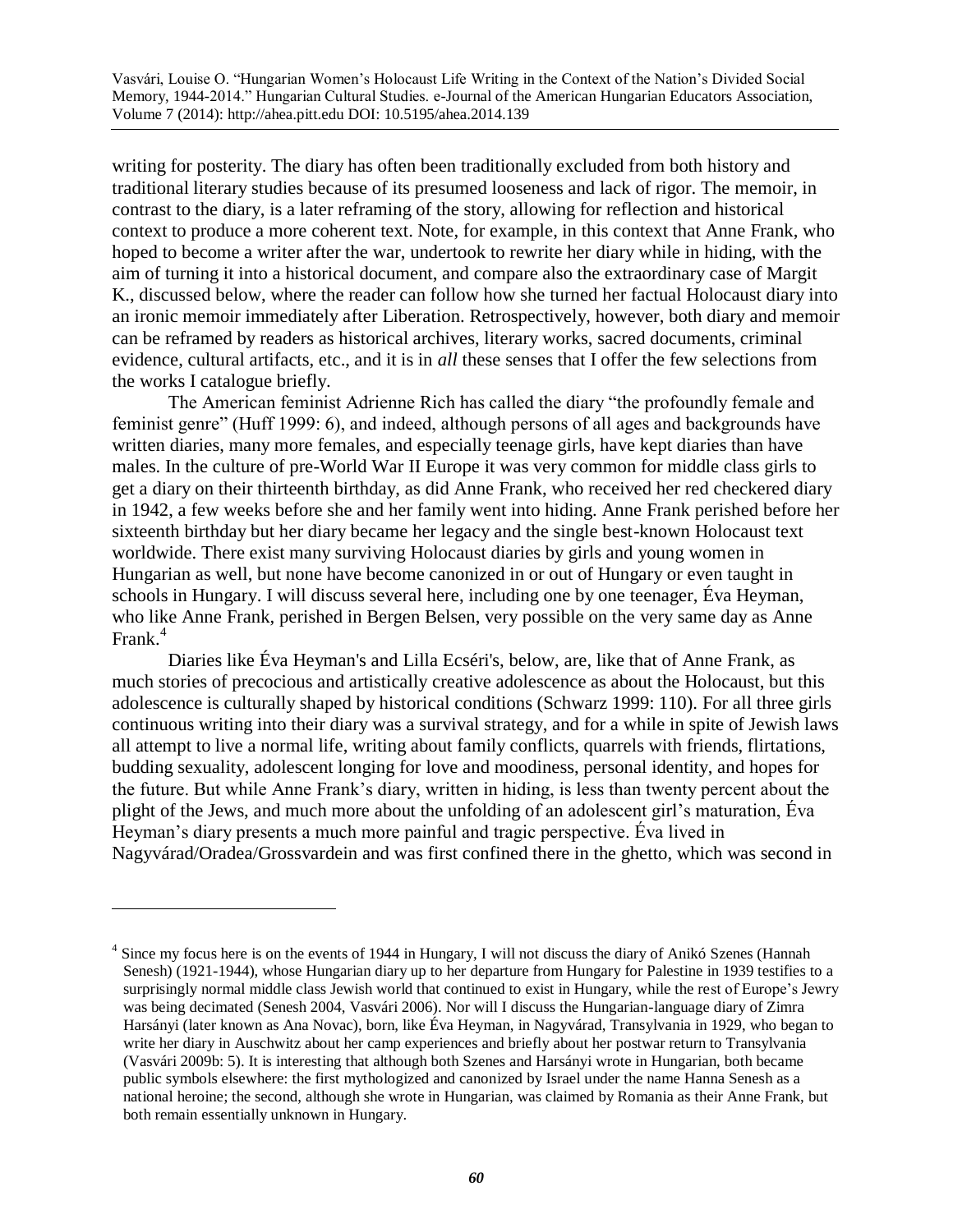size only to that in Budapest. She was then deported, as was the rest of Hungarian Jewry living in the countryside, and like some 95%, she did not return, *nem jött vissza*, as euphemistically phrased by many survivors and their relatives*.* Lila Ecseri lived in Budapest during the summer of 1944, when Jews were confined in ghetto houses, and she worked in *munkaszolgálat* and later went into hiding, but like a significant number of Jews in Budapest, she did manage to avoid transport to Auschwitz and thus survived.

Éva Heyman (1931-1944) was from a secular bourgeois family, the only child of divorced parents, who lived with her grandparents and was primarily raised by her beloved gentile Austrian governess, Justi. She began, like many girls of her class, writing in her journal on her thirteenth birthday, on February 13, 1944, and continued until her last scribbled entry on May 30, two days before her deportation, writing that she was hurrying to meet Mariska, the family cook, presumably to confide her diary to her. Unlike Anne Frank, who was able to continue writing in hiding for more than two years and was able to revise her work, Éva wrote for only three and a half months, one month of which was spent in the ghetto. Much as Anne Frank decided to call her diary Kitty, Éva called hers *kis naplóm* ['my [beloved]? little diary'], her best friend. Though she confessed that she often "didn't understand" the exact implications of the events she mentioned, she nevertheless touched on major historical currents as they affected her immediate family and friends, showing her increasing social and political awareness. Éva's hometown of Nagyvárad (part of Romania since 1919) was returned to Hungary in 1940, and she describes the humiliating consequences for her grandfather, whose pharmacy was expropriated. While she writes about her crush on Pista Vadas, an older boy, she also declares her intention several times to marry an Aryan Englishman, someone as un-Jewish as possible. She also writes about the conscription of her stepfather, the well-known author Béla Zsolt, into *munkaszolgálat*. But, most importantly, almost functioning as a *leitmotif* in her writing are the traumatizing events of the deportation in 1941 to, as she says, "Poland" of Márta Münzer, her good friend two years her senior. Éva returns again and again in her diary to the memory of three years earlier when her friend was deported, seeing it as a premonition of her own fate. Although Márta, her mother, and her grandfather were born in Hungary, because her father was born in Bukovina (when both it and Hungary were still part of the Austro-Hungarian Empire), the whole family was among 16,000 people declared aliens or with unresolved citizenship status. These people were deported in July and August 1941 from Nagyvárad by the Hungarians, without luggage and without food, to territories under German rule in the vicinity of Kamenetz-Podolskyi, Galicia, where they were turned over to the SS to be massacred; in retrospect these killing events were seen as one of the preludes to the Holocaust in Hungary (Braham 1981: 199- 207, 211). Éva recounts in her diary how, when Márta is urgently called home from an afternoon at Éva's house because the police are there, the poor girl naively thinks that she is going to be punished for riding her bicycle too fast, but in fact she and her family are about to disappear forever ("Éva Heyman on the deportation of her friend, Márta, from Hungary, at [www.yadvashem.org\)](http://www.yadvashem.org/):

Márta was over at our house. First we went riding our bicycles in Szálldobágy. That was my first 'tour' on this bicycle. Márta's was just like mine, only hers was a brighter red. Then we came home, and Ági [Éva's mother] asked Márta to dance something to music from a record but Márta didn't want to because she was tired from riding the bicycle. Then we had an afternoon snack, chocolate with whipped cream and strawberries with whipped cream, which Márta loved more than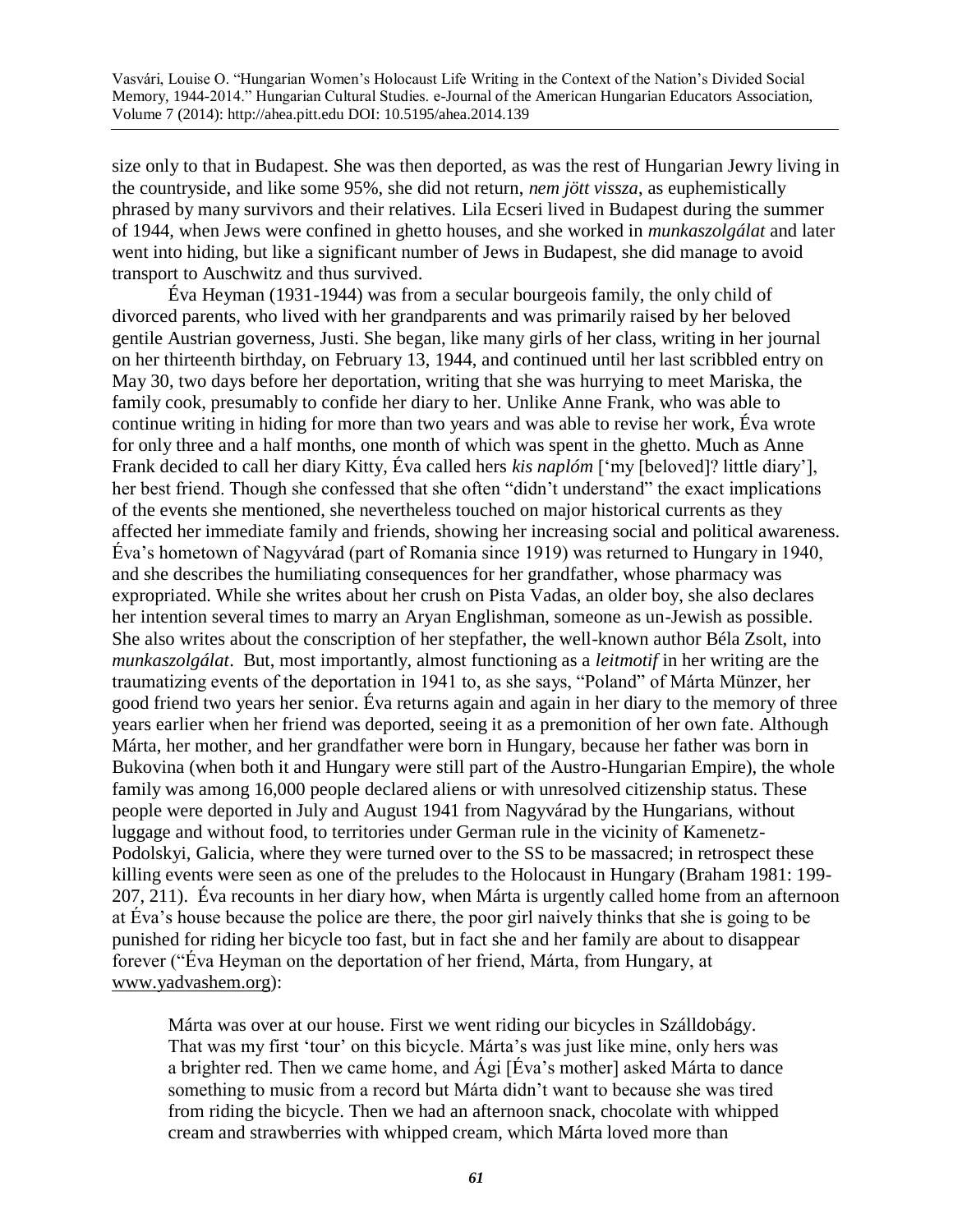anything else, even dancing. Suddenly the bell rang at the front gate five times. It was Márta's nursemaid who had stayed on with them as a cook because Márta didn't need a nursemaid anymore. She came and said: "Mártika, come home. The police are there, and you have to go with Papa and Mama." I still remember Ági. She turned white as the plaster on the wall. But Márta said it must be because she rode her bicycle so fast on Rimanóczi Street, and her father had said many times that she would end up at the police on account of "speeding" (Zsolt 1947: 13-14).

[*Márta itt volt nálunk előbb Szálldobágyon, voltunk biciklizni, ez volt az első "túrám" ezzel a piros biciklivel, Mártáé pont ilyen volt, csak világosabb piros. Aztán hazajöttünk és Ági kérte Mártát, hogy táncoljon a gramofonra valamit, de Márta nem akart, mert fáradt volt a biciklizéstől. Később uzsonnáztunk, csokoládét habbal és epret habbal, azt Márta a világon a legjobban imádta, még a táncnál is jobban. Egyszer csak a kapunál ötöt csengettek, Márta dadája volt, aki ott maradt szakácsnőnek náluk, mert Mártának már nem kell dada és azt mondta: "Mártika, gyere haza, ott vannak a rendőrségtől és Neked is el kell menni Apukával és Anyukával". Ágira most is emlékszem. Olyan fehér lett, mint a fal, de Márta azt mondta, hogy biztos azért, mert gyorsan biciklizett a Rimanóczy utcán és az apukája már sokszor mondta, hogy a rendőrségre kerül gyorshajtásért.*]

Unlike diaries written in many other parts of Europe, in which the escalation of repression against the Jews progressed over a period of years, Éva's diary vividly gives an account of the day-to-day anguish of the sudden and swift attack on the Jews of Hungary, and from the moment she announced that the Germans had taken power in Hungary, the diary recounts an endless series of restrictions, decrees, and events, capturing how in a period of six weeks the confiscation of everything of value, culminated in ghettoization. In the ghetto, what little was left, such as cigarettes and the thirty pengő each person had been allowed to take in, was also confiscated, and finally women's bodies were searched internally. On May 5, Éva's grandmother's and her mother's wedding rings were taken away, as were her grandfather's valise and her red handbag because they were leather. But particularly poignant is Éva's recounting of the confiscation by a ghetto policeman of the gold chain on which she kept the key to her diary:

One of the policemen saw a gold chain on my neck, the one I Got for my birthday, the one holding your key, dear diary. Don't you know yet, the policeman said, that you aren't allowed to keep anything of gold? This isn't private Jewish property anymore. But national property (27-28).

[*Az egyik rendőr meglátta a nyakamban a kis aranyláncomat, amit a születésnapomra kaptam, és amin a te kulcsodat viselem, kis Naplóm. "Még mindig nem tudják, hogy nem szabad aranytárgyat maguknál tartaniuk? Ez most már nem zsidó magántulajdon többé hanem nemzeti vagyon.*]

Before Éva gives up her chain, she puts her diary key on a velvet ribbon and, hiding her trauma behind irony, asks the policeman: "Mister Inspector, am I allowed to take a velvet ribbon into the ghetto?" [*Biztos úr, bársony szallagot vihetek a gettóba?*]. Éva foretold her death. On May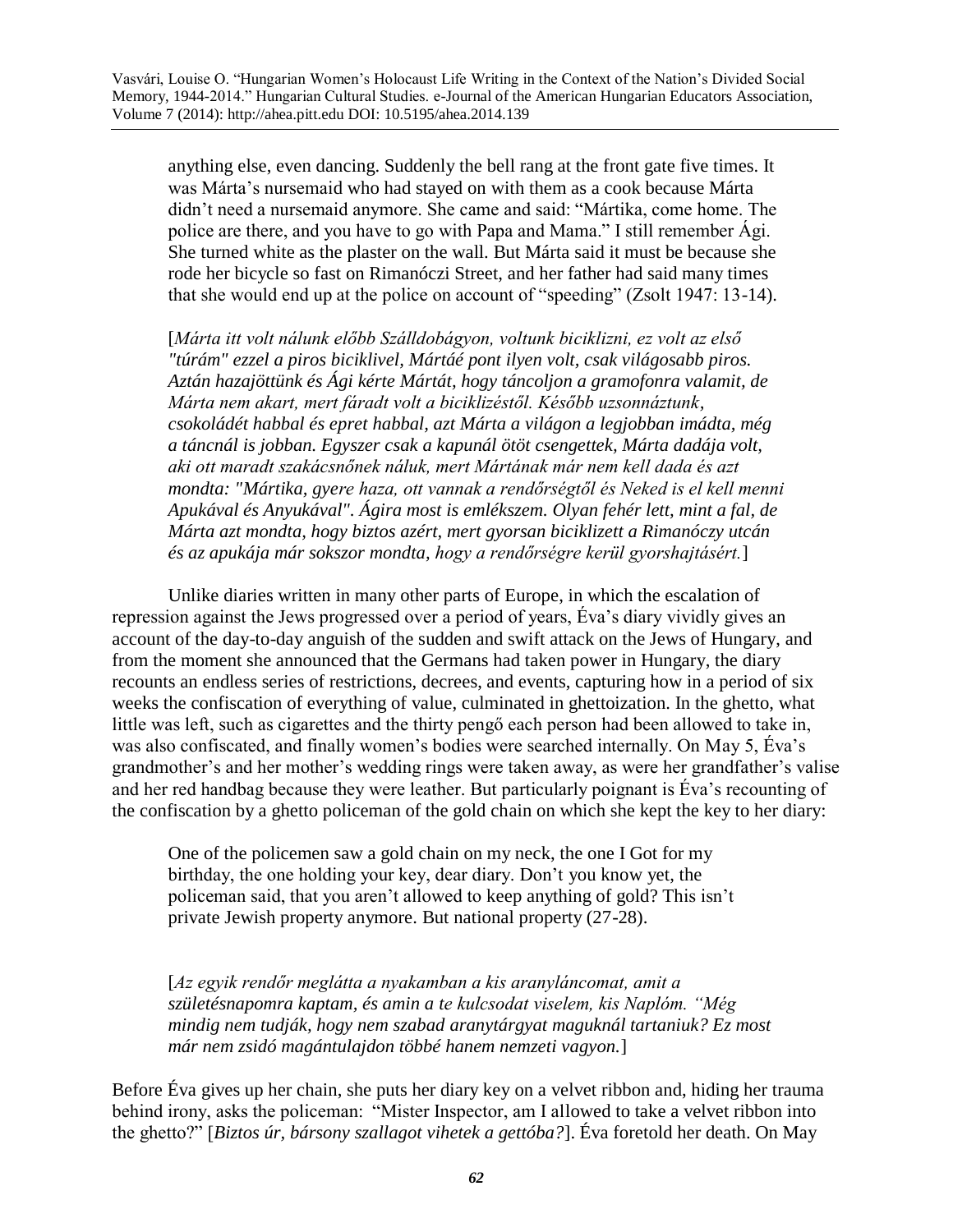30, 1944, two days before her deportation, in the last entry, faced with imminent deportation she says she was rushing to see Mariska Szabó, the family's Christian cook, to whom she entrusted the diary. The last diary entry reads: "I don't want to die because I have hardly lived!" [*Én nem akarok meghalni, mert még alig éltem!*]. She was deported on June 2, 1944 and killed in Auschwitz on October 17 at age thirteen.

Éva's mother, Ágnes Zsolt, a journalist, was married to the popular novelist Béla Zsolt, who spent a year and a half on the Eastern Front, and who himself wrote *Kilenc koffer* ['Nine Suitcases'] in 1947, a non-fiction Holocaust novel, in which he described not only his jobs in the labor service as variously *aknakutató, sírásó, kocsis, erdőirtó, and bunkerépítő* ['mine detector, gravedigger, coachman, forester, bunker builder'], but also, from his perspective, the ghetto life in Nagyvárad, as does Éva (on which cf. also Tsur 2005, Löwy 2010). Béla and Ágnes Zsolt managed to get out of Nagyvárad and eventually to Switzerland with the Kasztner transport but Ági, as she is referred to throughout her daughter's diary, unable to take both her husband and daughter, left the latter behind. She published the diary in 1947 under her own name, with the title *Éva lányom* ['My Daughter Éva']. The cover of the volume shows a young girl with braids, full of life, smiling into the camera, with a Jewish star superimposed on her photo.<sup>5</sup> It contains two poignant appended letters, one from Mariska, the family cook who returned the diary to Ági after the war, and another from the governess Justi, who questions who holds responsibility for them not having been able to save Éva. In 1951, four years after the publication of Éva's diary, Ági, full of guilt, committed suicide. Ever since the book's initial appearance it has been surrounded by controversy about of the authenticity of whether Ági rewrote parts in her daughter's voice and suppressed other parts, which is unlikely given that Éva's criticism of her mother in the diary is left intact.

Lilla Ecséri (1928-1986), from a middle class family in Budapest, started writing her diary at fifteen and a half on January 1, 1944 and wrote sporadically through February 1945, while her family was almost constantly on the move, often separated. She also spent a period as a female *munkaszolgálatos* doing agricultural labor, but, amazingly, she was able to keep her diary with her. Her diary is characteristic of what Kunt (2009) shows in his article about the war diaries of eight Hungarian adolescents, that they tried to protect their mental world and their selfconfidence by daily pleasures and by imaging their future as worth living for. In Lilla's case she talks constantly about wanting to become an actress and even writing the great novel of her life in her old age and imagining that suffering is good preparation for her artistry; she goes as far as when two sisters cry about the death of their father she watches how they do it so she can one day do it better on the stage. Lilla recounts little incidents like getting into an argument with her aunt about buying new shoes at such a time (more precisely about reselling a pair of too big size shoes to her cousin so she could buy a smaller one). Throughout her diary Lilla is constantly

<sup>&</sup>lt;sup>5</sup> The original 1947 Hungarian version of Éva's diary was not reprinted until 2011; it also appeared in Hebrew in 1964, in English in 1974 and, translated from the Hebrew to English (Marton 1988), and in German and French in 2013. Excerpts are included in English in several collections, including Holliday (1995), Boas (1996), who himself was born in 1943 in the Westerbork Concentration Camp. For a literary analysis see Kunt (2009), Schwartz (2014), and also the recent discussion around the new Hungarian edition ["Heyman Eva," 2011], which includes additional photos of Éva.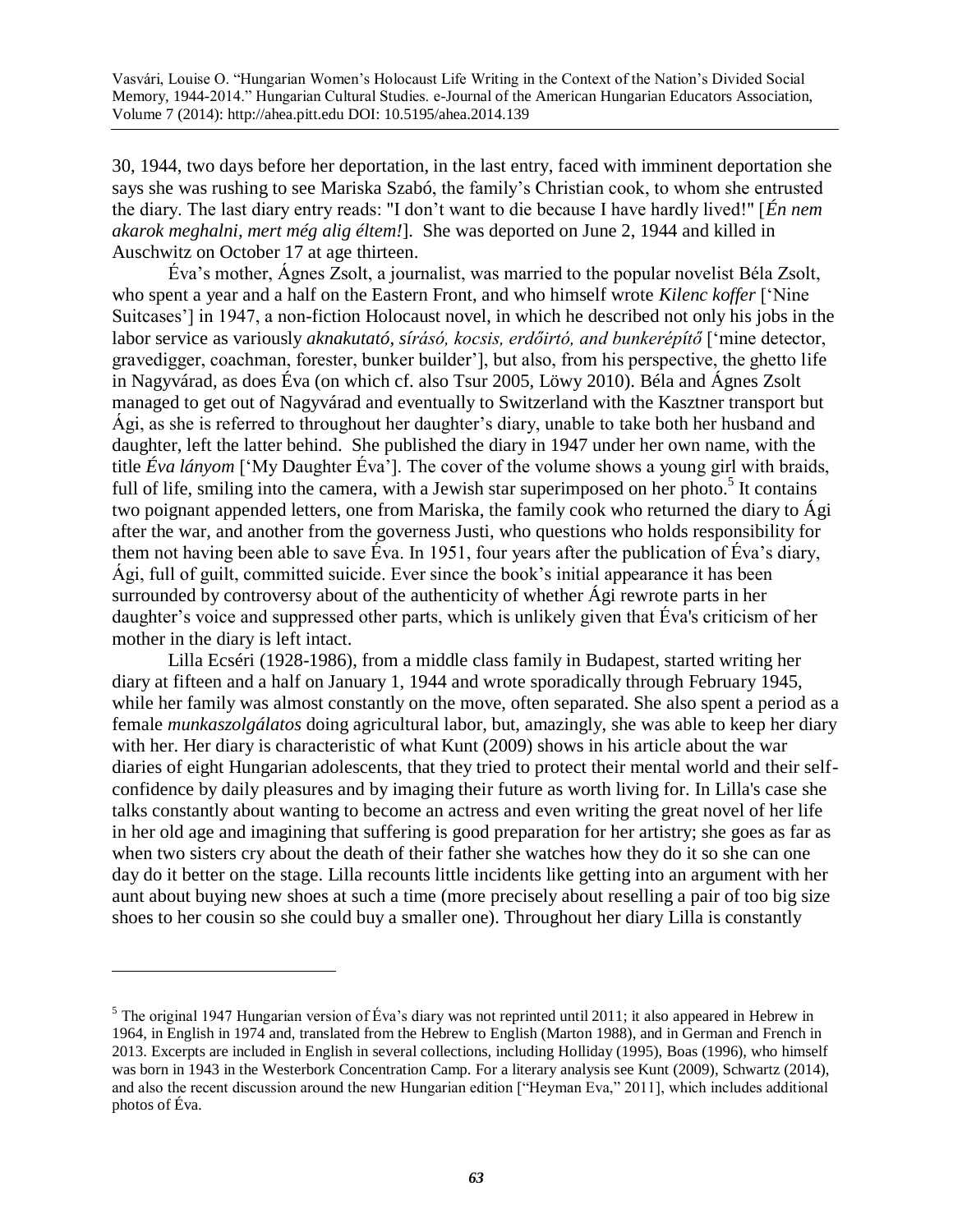preoccupied about how she is not good looking enough, especially compared to her better looking cousin and how although she is almost sixteen and—later in the diary, after her birthday—over sixteen and she has never had a boyfriend, even though she would love to have one and would like to *csókolózni* ['kiss, make out']:

About boys: generally a sixteen-year old girl should have a boyfriend [but] I don't have one and have never had one. [here and elsewhere, unless otherwise indicated all translations are mine]

[*A fiúkról: általában 16-éves lánynak már kell hogy legyen udvarlója. Nekem nincs és sohasem volt.*]

Lilla's diary, which was first published in 1995 as *Napló 1944: egy tizenhat éves kislány naplójának eredeti szövege* ['Diary 1944: The Original Text of the Diary of a Sixteen Year Old Girl'] has not been translated into any other language. Excerpts are available at [www.holokausztmagyaroszagon.hu.](http://www.holokaustmagyaroszagon.hu/)

In a quote from early in her diary on March 24, Lilla describes how the day they had to put on the yellow star transpired, with people arguing about the significance of the German invasion:

Everybody is discussing politics, they are all very upset and yammering. Even the Christians are upset, and those of Jewish origin even more. As to why the Germans occupied us when we are their allies there are many answers, and precisely because of that I'd rather not write anything. Let history decide. Of course that history that after the war will be true, because in school they teach us the history of World War II from the German perspective…Even just a month ago things were better, because we could walk on the street, and go to films and to the theater  $(11)$ .

[*Mindenki politizál, oda van, sír, jajgat. Még a keresztények is odavannak, hát még a zidó származásúak. Hogy miért szálltak meg minket a németek, dacára, hogy szövetségeseik vagyunk, arra rengeteg felelet van, s pont ezért inkább semmit sem írok, a törtenelem majd eldönti. Persze az a történelem, ami majd a háború után igaz is lesz, mert nálunk a suliban is németpártoló iráyban tanítják a II. Világháborút.… Még egy hónappal ezelőtt is jó volt, mert járhattunk az utcán, moziba, szinházba mehettünk.*]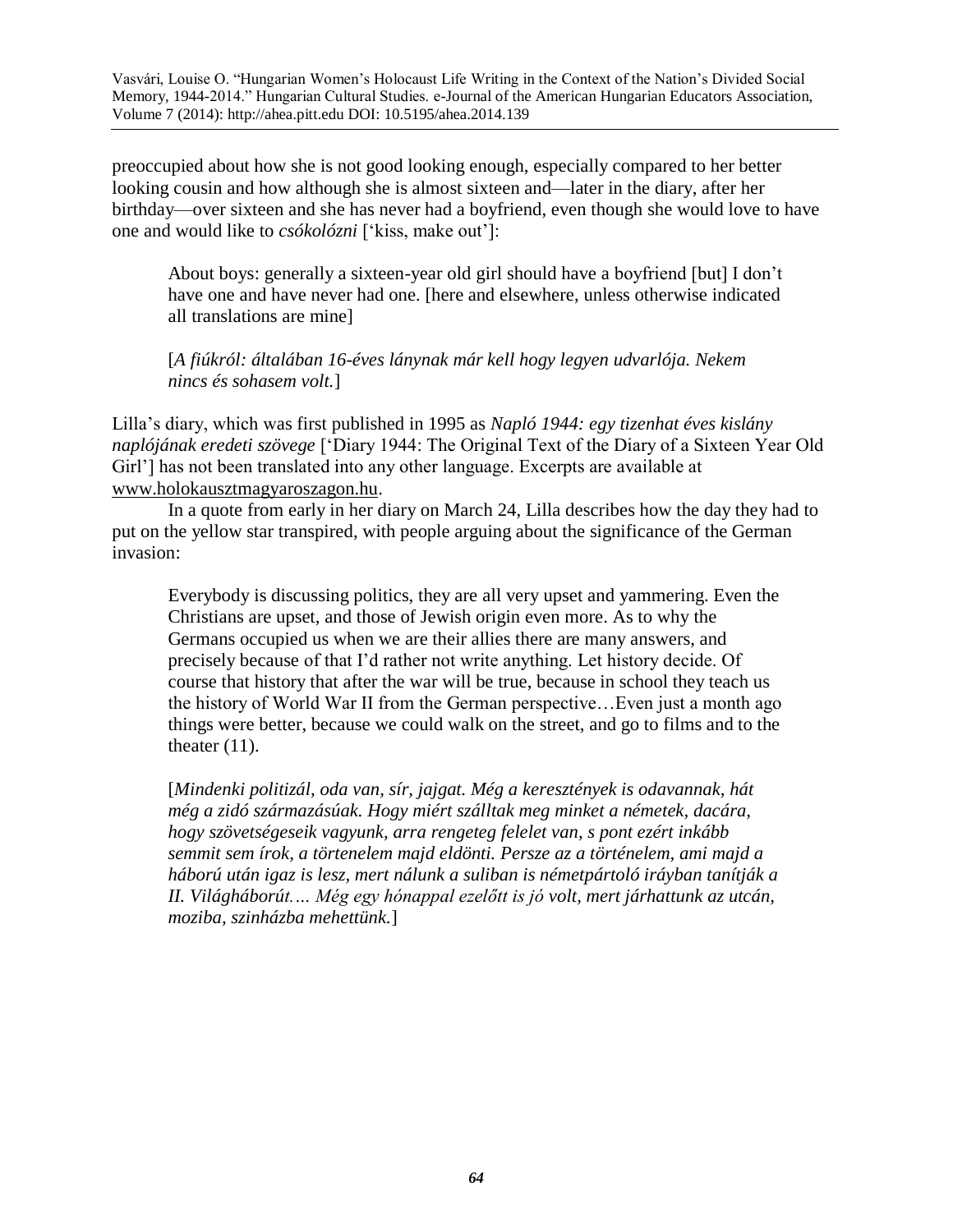On October 15, 1944, on the day Ferenc Szálasi took power after Horthy had tried to step out of the war, Lilla writes that she still thinks she'll survive but, if not, she is also ready to die:<sup>6</sup>

I am totally relaxed and I look at everything phlegmatically. I am convinced that we'll get through it all. But if not (which I don't think is likely), well, then, they'll just take me away and kill me.

[*Én abszolut nyugodt vagyok, és flegmával nézem az egészet. Meg vagyok győződve hogy megússzuk a dolgot. De ha nem (amit nem tartok valószínűnek) hát legfeljebb elvisznek és megölnek.*]

It may seem surprising to readers that in her entry from August 22 Lilla can write that she feels better in the ghetto than locked up alone at home earlier, but in fact she is not the only teenage girl to prefer the companionship offered by ghetto life, along with its hardships, and not knowing then what we now know about the ultimate fate of the ghettos. For example, thirteen-year old Hungarian Elli Friedman (Bitton-Jackson 1999, Vasvári 2009a), the subtitle of whose memoir is *Coming of Age in the Holocaust,* writes about how she likes standing in line for the toilet in the ghetto because that is where everyone meets to gossip, and she also recounts her infatuations with boys she meets there. This is how Lilla explains why she enjoys life in the ghetto:

I feel great. It seems the ghetto does me good. I live much better here than I lived at home because there are people to talk to, to get together with, not like at home, where all day I sat in the room and read. There are lots of girls in the house and I'm friends with all of them. I think that they like me and think of me as a good sport. We tell each other jokes (very dirty ones) (12).

[*Remekül vagyok. Úgy látszik, jót tesz nekem a gettó. Sokkal jobban élek itt, mint otthon éltem, mert van, akivel beszélgessek, összejöjjek, nem úgy mint otthon, ahol egész nap a szobában ültem és olvastam. Rengeteg lány van a házban, akikkel mind jóban vagyok. Azt hiszem, szeretnek és jópofának tartanak. Vicceket (jó disznókat) mesélünk egymásnak.*]

A very sobering contrast to the diaries of Éva Heyman and Lilla Ecséri is provided by a recently published wartime diary of Brigitte Eickle (1928- )(Gröschner at al. 2013), a gentile Berlin teenager who was the same age as Lilla, which sadly illustrates the public indifference by many eyewitnesses to the plight of the Jews. Fifteen-year old Eickle, in training to be a secretary, begins her diary on December 24, 1943, saying that she is writing to practice her stenography and that she will write about *alltägliche Begebenheiten* ['everyday occurrences'], and, indeed,

 $6$  I cannot deal here with the briefer diary, but one that she kept from 1941 to 1945, of Éva Weinmann (2004), who was exactly the same age as Lilla and who writes with even more preoccupation about boys and clothing, but it is interesting to compare their two very different reactions to the Oct. 15, 1944 events, where Éva describes her own and everyone else's panic. She survived but died in 1946 and her diary was given to the Lauder Javne Archives in 2004.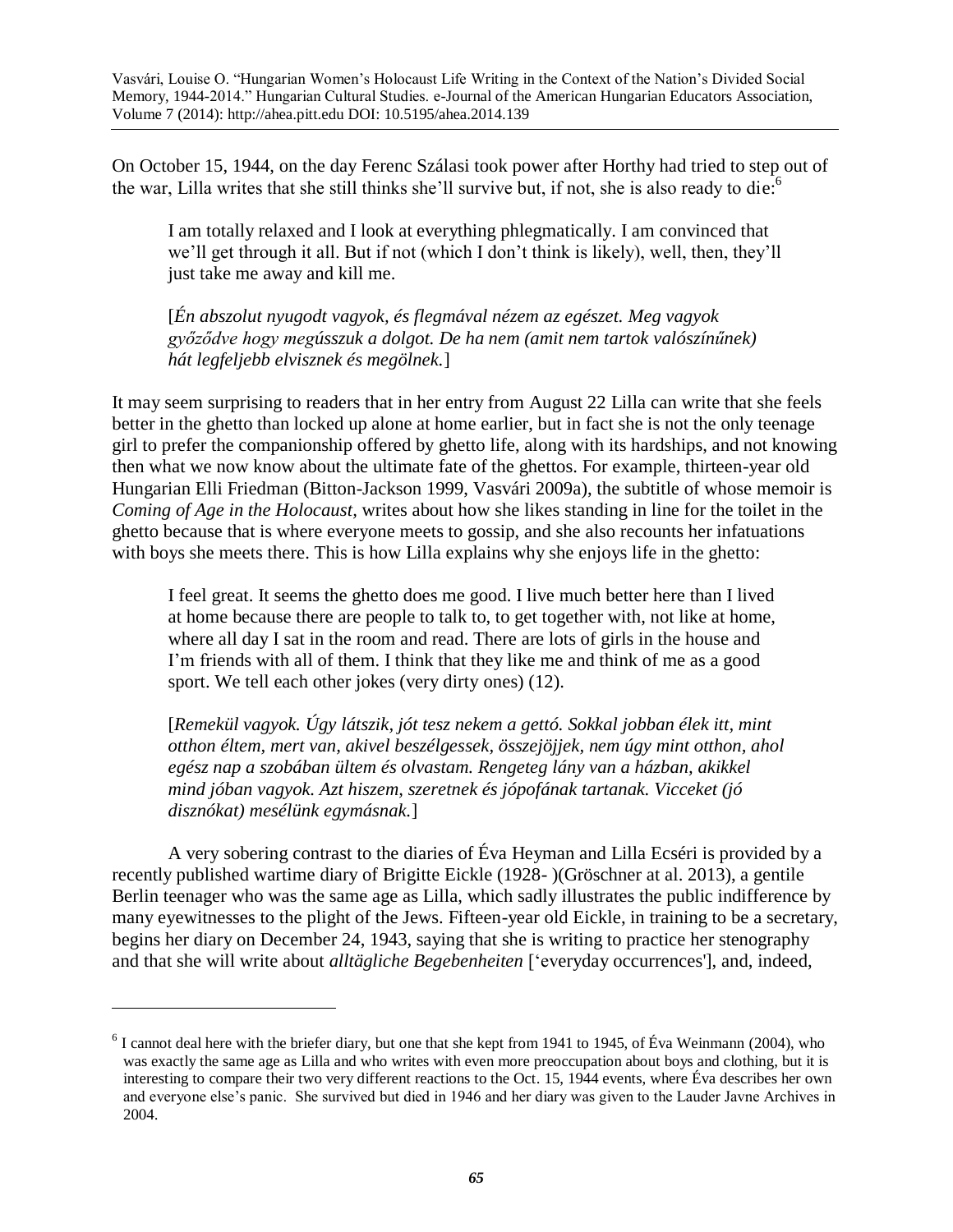her diary is an account of seeing bad films, first kisses, visits to the dressmaker, and complaints about a terrible permanent wave, interspersed with casual comments like that when she went to the movies she saw that "Jews all over town are being taken, including the tailor across the street." Eickle, still alive today at 86, claimed in interviews that she was busy with her own life and too young to notice anything.

Unlike the previous teenage diarists, Borbála Szabó (1920-1975), born in Budapest, was a woman of twenty-four when she started her diary. She wrote about daily life in the Budapest ghetto for her deported fiancée, whom she was never to see again. She met Lajos Krausz in 1943 after his return from *munkaszolgálat* in Ukraine. After a few months of courtship, in fall 1944 he was deported and in November she herself was conscripted for a labor battalion in the engine house of the Ferencvárosi Railroad Station. In December she moved voluntarily to the ghetto with her mother and Lajos's parents. She started writing her diary in the form of letters for her fiancé just a few days after September and wrote almost daily until liberation in February 1945. She describes the last days of World War II, which the four of them survived but Lajos, murdered in Bergen Belsen, did not. She writes repeatedly about the process of writing and about her inability to write well enough to record everything, worrying that after the war, when she and Lajos read it together, it will not represent all that happened. She describes the increasing dehumanization process of life in the ghetto, of how, for example, because they are not allowed any stores or activity in the ghetto people become coarser and coarser and would kill for food. She singles out two young men in her group, who have returned from *munkaszolgálat*, having undergone far more suffering than anyone else there, and yet they extend help to others in the ghetto. Throughout her diary Borbála writes in an "I am a camera" mode and, amazingly, in spite of her fluctuating feelings, she seems to keep faith and hope alive. Borbála's diary was published only in 1982 by her daughter, who had known about her mother's diary since she was ten but only found and read it many years after her mother's death (see excerpts and photos from Szabó's Hungarian text in "Budapesti napló," [www.yadvashem.org.](http://www.yadvashem.org/)). Borbála's niece, Vera Szabó (2009) has published an important excerpt from the diary in English, with an introduction, where she also provides some details of Borbála's postwar life, cogently stating that the diary shows the "interior life of a surprisingly strong and mature young woman." Unfortunately, to date only Hungarian readers who can read the full text are able to get a full sense of the strength and amazing optimism of Borbála's personality and begin to understand the incredible level of escalating terrors through which she had to struggle to survive as well as help both her mother and her fiancé's parents survive.

There are many other diaries, which remain forgotten in archives or in private hands; some have only been recently published, usually privately, and others have simply not come to light, not to mention all those destroyed or discarded once their owners were murdered.<sup>7</sup> The

 $<sup>7</sup>$  On the thousands of destroyed and discarded Holocaust diaries see the mention above of the Warsaw Ghetto</sup> Oyneg Shabbos project, where hundreds of people of all ages and both genders kept diaries but where after every liquidation of inhabitants, ghetto diaries, photographs, and other documents would be found strewn on the streets. Specifically for Hungary see examples like that of the Diaries of Ottó Komoly (Vágo1970), who was Chairman of the Hungarian Zionist Organization, Leader of the Rescue Committee, credited with saving thousands of children by creating orphanages, etc., and who was murdered by Arrow Cross on Jan. 1, 1945. His widow and daughter took the diary to Israel.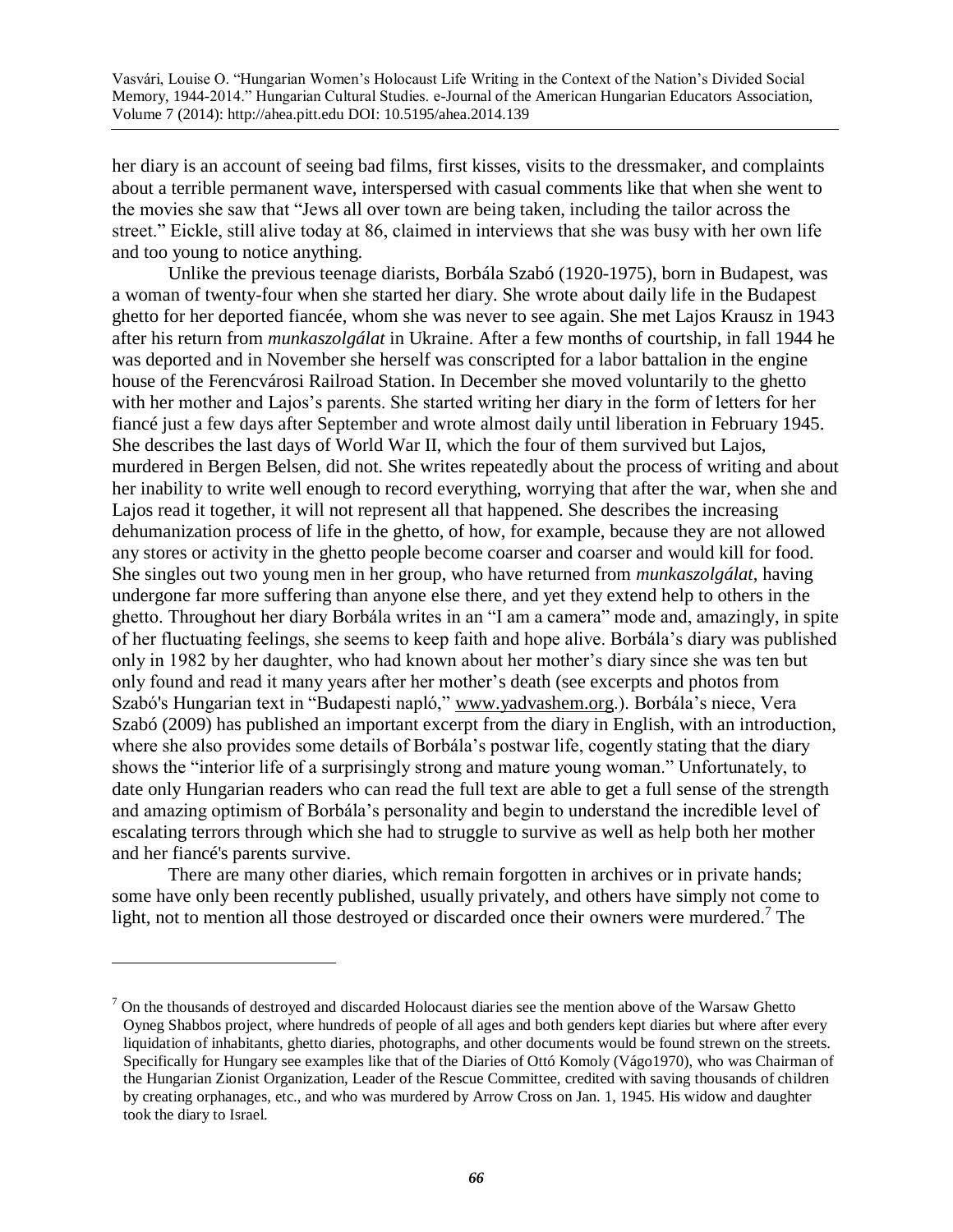most dramatic such find, the diary of Rywka Lipszyc (2014), just published, chronicles through the eyes of a religious fourteen-year-old girl six months, from October 13 to April 12, 1944, in the Lodz Ghetto, four months before the ghetto was liquidated and all remaining survivors were transported to Auschwitz. The diary was recently found in San Francisco and authenticated. Apparently Rywka had taken her diary with her to Auschwitz, where it was probably thrown into the trash and rescued by a member of the *Sonderkommando*. It was later discovered outside the crematorium by a female Red Army doctor, Zinaida Berezovskya, and brought to light only seven decades later in 2008 by her granddaughter in San Francisco.

Compared to the diary of Borbála Szabó, the writing of Susan Kaszas [sic] (1920-1990), born in Győr, is much shorter, a thirty-page diary-like immediate memoir when liberated in April 1945. Unfortunately it is available only in its 2002 translation into English by her son, Steven Kingsley.<sup>8</sup> Like Borbála Szabó, she composed her diary in the form of a love letter to her husband, the thoughts of whom gave her strength to survive.<sup>9</sup> In spite of the brevity of Kaszas' memoir it is valuable for its description of many dreadful events that have also been touched upon in other texts discussed here. Her husband was sent to *munkaszolgálat* from the Tapolca ghetto and she describes how platoons of forced laborers had to watch their relatives being marched through town to be deported, including a friend of her husband's, who watched with enraged face and clenched fists the deportation of his seven months pregnant wife. Kaszas describes eloquently how it felt to be in such a procession herself:

Forced toward the main station, so many of us that we covered the whole stretch of the [?] street. The line was so long we could not see where it ended. Christian neighbors and families were crying in the windows… Our Hungarian "compatriots" were vile enough to hand over the children and elderly to the Gestapo, even though the Germans only asked for the young and mature [i.e., 'able bodied'] population from the ghetto…In a lot of ways the Hungarians behaved more despicably than the Germans (Kaszas 2002 books.google.hu).

To visualize how very publicly visible to the whole community events like the deportation described here by Kaszas were in Hungary, compare the photographs and analysis in Cole (2011: 85-101) of Jews herded in the middle of the day through main streets towards the railway station in Körmend, Kőszeg, and Balatonfüred, accompanied by only a few gendarmes and with

<sup>&</sup>lt;sup>8</sup> Although his mother lived her whole life in Hungary, Kingsley annoyingly chose to Anglicize her name and that of every Hungarian mentioned in the diary and he also dispensed with the accent mark on her last name.

 $9\text{ Ágnes}$  (Hálasz) Rózsa (1920-?) (1971), who was deported with her parents from Nagyvárad to Puschwitz, then to slave labor in the Siemens factory in Nürnberg, managed to keep a dairy in the form of letters to her husband, Gyula Shapira. With the collaboration of her fellow prisoners, she wrote on wrapping paper and camp announcements and kept the papers in a bag around her neck that she had sewn. Both she and her husband survived but he died soon after liberation.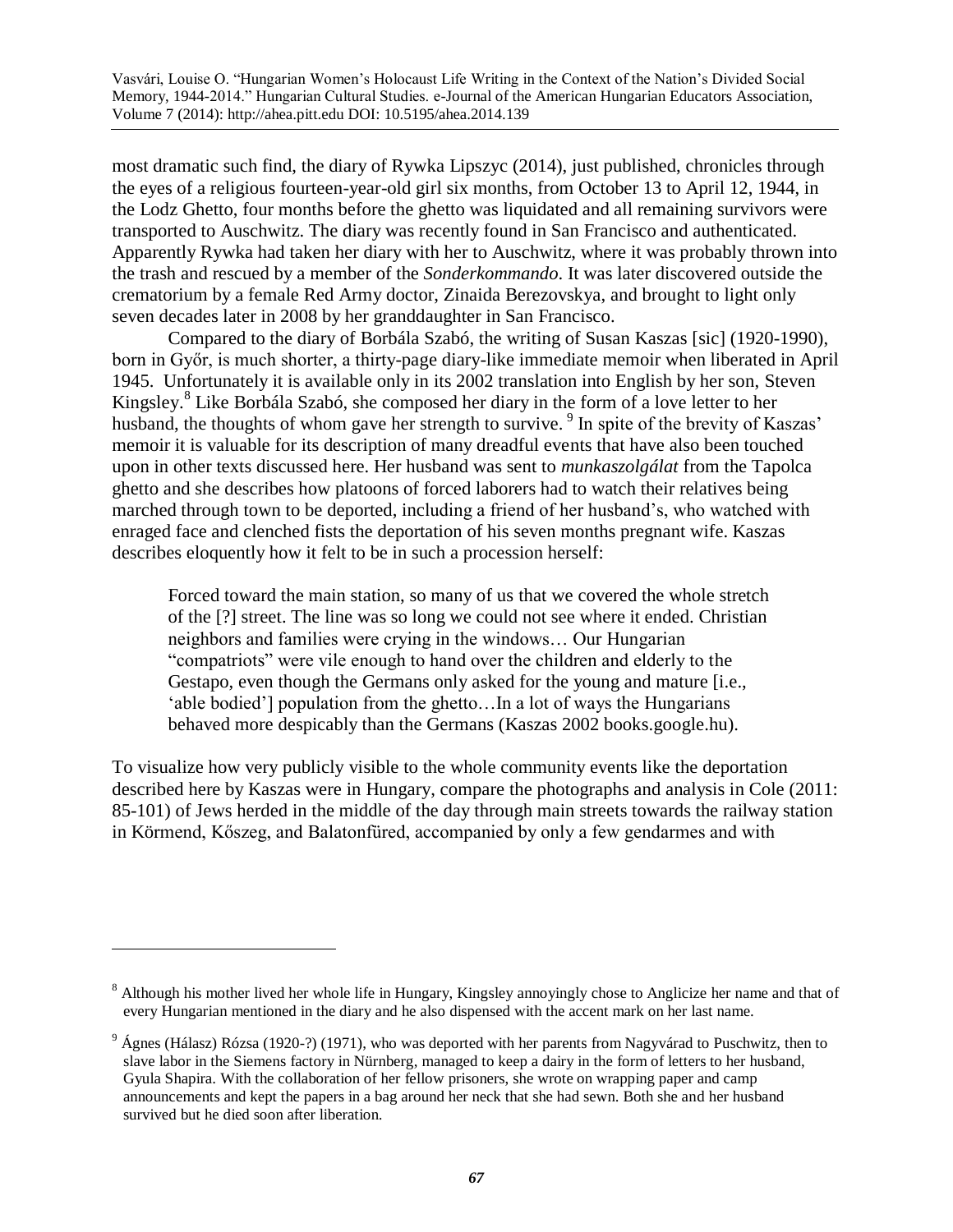townspeople looking on.<sup>10</sup> Kaszas also writes about the furor of the Hungarians to obtain any hidden valuables. So-called midwives searched inside women's bodies and also took away every penny and all documents and photos. Many people were kicked, beaten, and tortured until they gave details of everything they had hidden and then they were thrown into a ditch. Nor does Kaszas spare details on the cruelty of other Jews, such as her mother-in-law, who she claims hated her so much that she would have denounced her for deportation when Kaszas managed to get her name deleted from the list. When Kaszas does end up in Birkenau she says of that experience that there she was emotionally in better shape than when she had been forced to live with her husband's family while he was in *munkaszolgálat* because she knew that in the camp she was suffering because she was a Jew but she could not endure the psychological torture his family had meted out to her. Although 95% of both families of the couple perished, Kaszas and her husband survived, only to have their lives be shattered once again when they tried to rebuild their lives by opening a country store, which was later nationalized under Communism.

There remain today many untouched diaries in Hungarian archives that received no scholarly attention until Gergely Kunt (2013) wrote in his Ph.D dissertation about many such diaries, including the adolescent war diaries of Éva Heyman and Lilla Ecséri (see, in this issue, his article, "Ironic Narrative Agency as a Method of Coping with Trauma in the Life Writing of Margit K., a Female Holocaust Survivor"). Like both Szabó and Kaszas, thirty-six year old Margit, from an assimilated family in Buda, wrote as a form of virtual communication in the form of letters to her husband. Margit's work is a combination of diary and immediate memoir, where between March 6 and May 10, 1945, right after liberation, she rewrote her seventy-page diary into a two hundred-page memoir that she dubbed ironically as *posthumous napló*  [posthumous diary]. In the memoir she recasts the tragic events of the diary by creating an ironic narrative persona who invents euphemistic neologisms such as *bujdokolok* ['I am in hiding' with the verb conjugated to sound like a game], and a whole series of new word creations around *csillag* ['the yellow star'], such as: *a csillag premierje* ['the premiere of the star,' i.e., the appearance of laws on wearing the Jewish star], *elcsillagodás* ['getting all starry,' i.e., the day when all Jews had to start wearing the starl, and *csillagos szabadidő* ['startlit/fantastic free time,' i.e., when Jews were allowed in the street to shop]. Somewhat akin to Imre Kertész in his *Fatelessness*, Margit K. can write with mock irony even about grotesque events like people being shot into the Danube. Here is a small sample of Margit's style, where as a psychic defense mechanism she follows a list of horrors experienced in 1944 with a joking reference to preparing for possible deportation as if she were going on a *társutazás* [package holiday] (not rendered in quotes in her text):

 $10$  For another form of visualization of what such a parade of deportees through the main street of towns would have looked and felt like to victims and onlookers alike, see the poignant brief video by Kristof Pajor, "Wesselényi 1944." On the basis of archive photos of Jewish women wearing yellow stars being marched through Wesselényi Street with raised hands, Pajor recreated the scene in the identical location in a moving picture, including women and girls of various races in order to create a bridge in time with the present and to universalize the suffering: [http://wesselenyi1944.tumblr.com.](http://wesselenyi1944.tumblr.com/)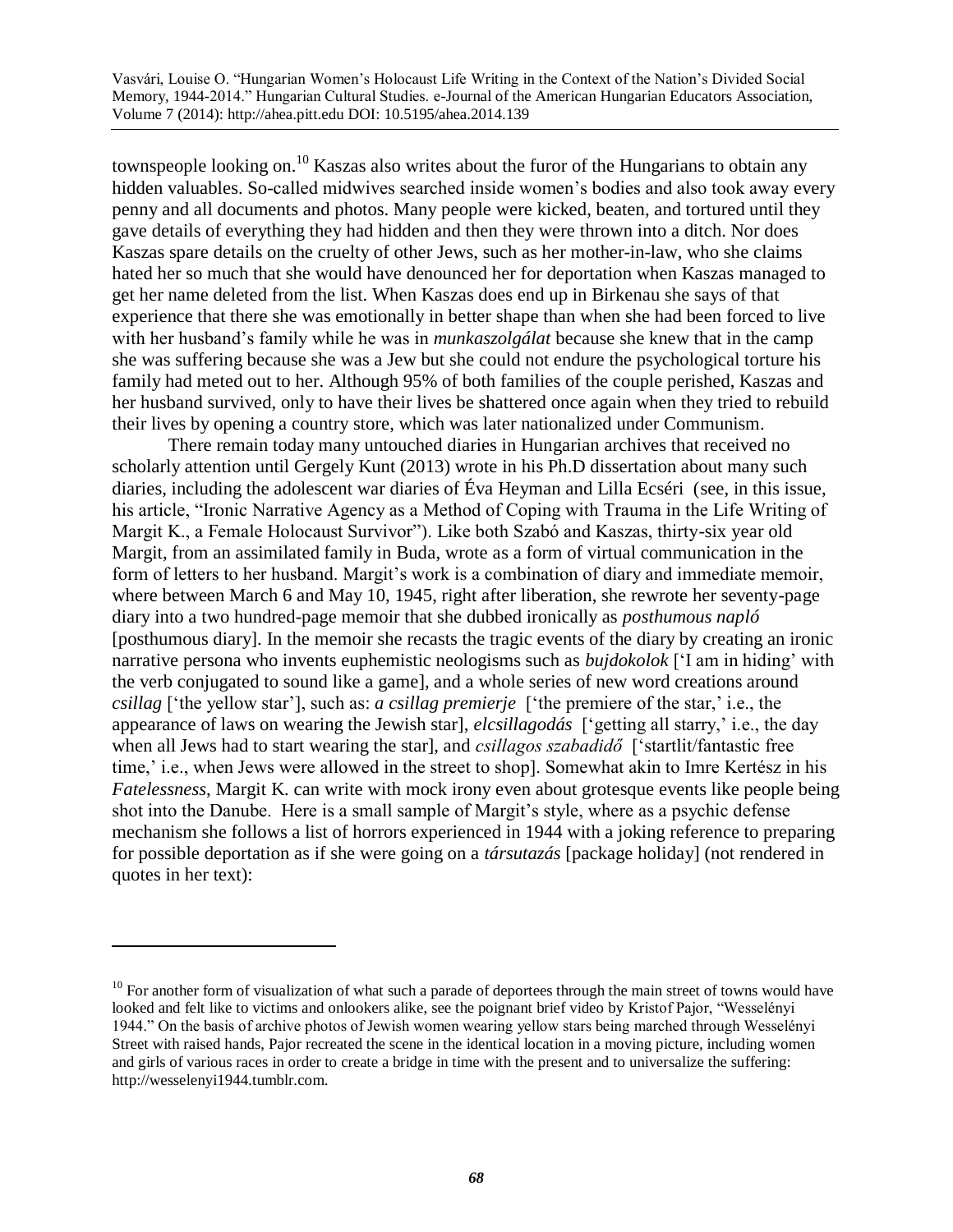This period was in one word all about anxiety, fear for one's life, hiding one's belongings, liquidation, etc.: it was about then that I cut my hair short, counting on a longish and crowded group trip in a locked railway car.

[*Ez a korszak egyszóval a szorongások, halálfélelem, holmidugások likvidáció, stb. jegyében zajlott: körülbelül ekkor vágtam le a hajamat rövidre, számítva egy hosszabb és zsúfolt társutazásra zárt vagonban.*]

Although Margit K. rewrites her diary as a memoir immediately after the events, she uses the retrospective format not so much to provide more historical details or to try to reflect on the events, but as an attempt to excise her trauma by ironizing the past. We can see by the example of Margit K., as well as the other Hungarian female diarists I have mentioned, that neither psychosexual development nor artistic creation are inevitably crushed by the Holocaust and that, in fact, producing art in such extreme circumstances can instead serve as a "strategy for psychic, ideological, moral and even physical resistance to annihilation" (Clementi 2013: xiv).

It is worth reiterating that none of the works I have discussed so far have achieved more than minimal readership and that, as in the case of Éva Heyman and Borbála Szabó, if they are known at all or utilized for pedagogical purposes it is not necessarily in Hungarian. The only female diary of World War II that is widely known is that of gentile Christine Arnothy, born in Budapest in 1930, who spent the Russian siege of Budapest with her parents in the basement of their building near the Danube in Buda, along with a dozen other tenants. She kept a daily journal in a school notebook in which she described the positive and negative interactions among the group as they all starved, froze, and suffered from thirst, saw dead humans and horses on the streets, and smelled the odor of death everywhere. The one Jew among them, whose family had been deported, is summarily shot by the Russians right after liberation when he objects to going to do *malenkij robot* [forced labor]. Christine sewed her journal into her coat when her family escaped to Austria in l948, and in her later emigration to Paris rewrote it as an autobiography, with addition of details of how they left, and published it in French in 1955 as *J'ai quinze ans et je ne veux pas mourir* [I am Fifteen and Don't Want to Die]*.* At its publication the book was heralded by reviewers as the tender juxtaposition of the war's brutalities with youth and it became a worldwide success, was translated to several languages and sold over twenty five million copies. Along with her subsequent *Il n'est si facile de vivre* ['It's not So Easy to Live'], published in one volume, the first book has sold over three million additional copies (cf. also Vasvári 2012 [and in Hungarian in 2011 in this journal] on the wartime diary of Transylvanian Hungarian Alaine Polcz, who describes the mass rapes by the Russian forces).

### **Hungarian Women's Cookbooks as Gendered Fragmentary Discourses of 1944**

Karen A. Foss and Sonja K. Foss in their *Women Speak: The Eloquence of Women's Lives* (1991; see also Bower 1997) discussed the importance of redefining models and theories of communication based on masculine norms that tend to exclude women's experience and sensitivity, and the need to make into subjects of legitimate scholarly investigation artifacts and activities of unknown or marginalized and typically female gendered discourses. Such discourses, in the form of cultural artifacts previously viewed as trivial, include not only letters, diaries, and memoirs, but also numerous other forms of expression, such as quilt making, samplers, needlework, scrapbooks, photos, and cooking; all forms of expression produced by ordinary women relegated to the domestic sphere. The initial efforts to redefine women as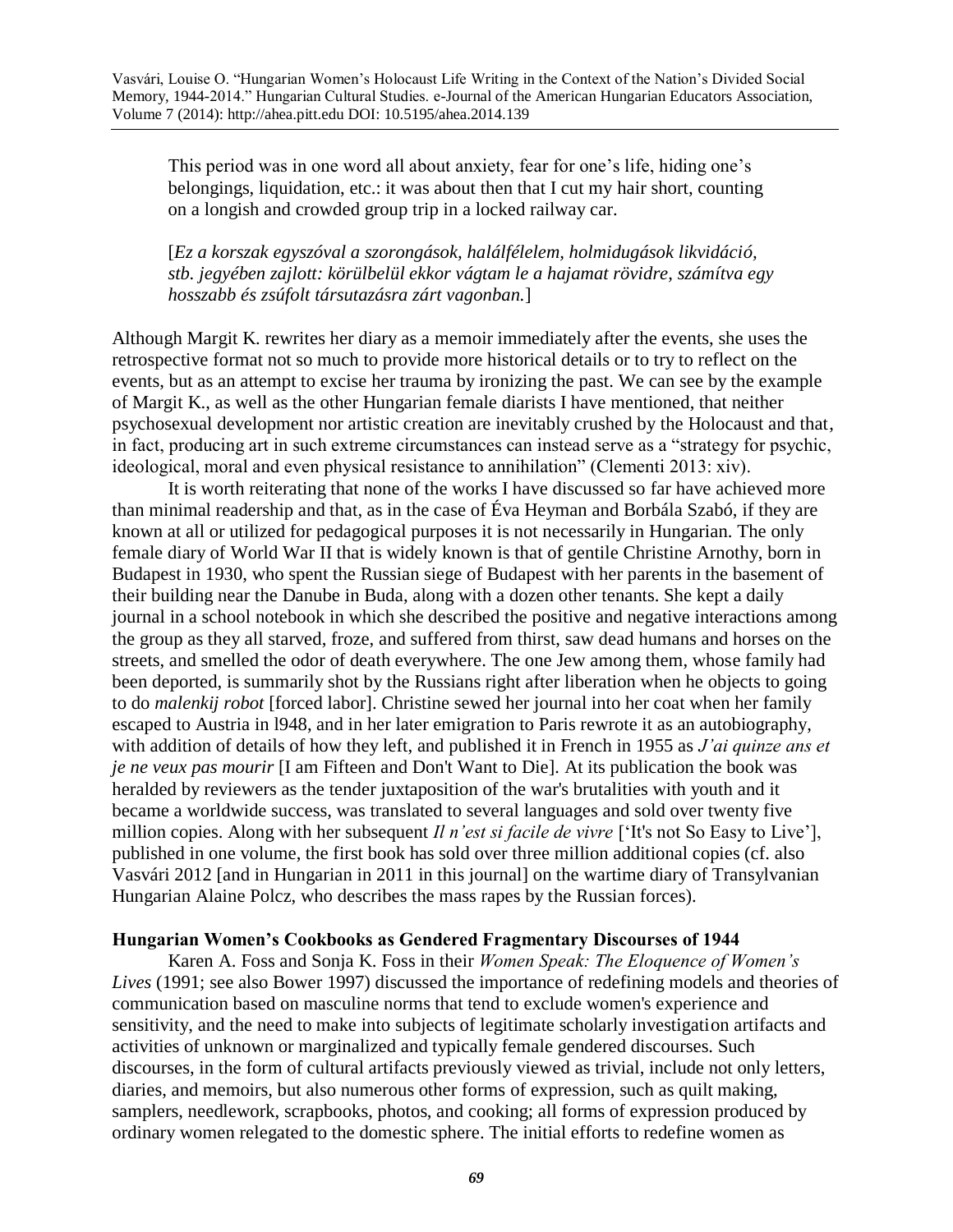communicators has been to recover women's texts, a process that still continues, as I have tried to do in the previous section on female adolescents' and young women's Holocaust life writing. Such writing in wartime was very difficult for anyone, but for many women, such as those in concentration camps, it was normally impossible. For them, as many camp memoirs testify, the only method of actively resisting the annihilation of their humanity by the Nazis and to "write their lives" in the face of death was by oral communication with their *sorstársak* ['fellow inmates,' or, as Rosen (2008) aptly calls them, "sisters in sorrow"], by reciting poetry, telling stories, and recounting events from their past lives. An important component of this female dialogic communication was a form of fantasy cooking through the sharing of recipes, which women called *cooking with the mouth* (Goldenberg 2003: 169)*.* Women would share reminiscences of food, which gave them emotional sustenance and connected them with their earlier life of family, their religious heritage, and with dead relatives who might be remembered through recipes; some women in camps became teachers to pass on skills and traditions, a sense of self-worth and reaffirmation of community to others. Recipe sharing is an almost prototypical feminine activity to such a degree that, as Marion Kaplan (1990) writes, the League of Jewish Women in Nazi Germany encouraged women to produce cookbooks as a way to maintain a semblance of normal life. Cookbooks and recipes, besides describing foods, are forms of stories that allow for self-representation, telling about family culinary traditions, social class and level of assimilation. They are also records of women's social exchanges and examples of their collective writing even when they appear under a single name. Holocaust cookbooks, then, a previously unrecognized kind of Holocaust literature, can be considered as a form of memoir or perhaps more precisely as a communal partial autobiography, with women's home-centered experiences as an integral part of a gendered history of the history of the Holocaust, which can help to recover the lives of women. As the term *cooking with the mouth* indicates, most such cookbooks remained as oral exchanges but in rare cases inmates were able to steal some paper and pencil to be able to create concentration camp cookbooks, a tiny number of which have survived, while most, like the Holocaust diaries discussed above, disappeared along with their authors.

I must reserve for a forthcoming study the more detailed discussion of the fascinating trauma discourse of Holocaust cookbooks (Vasvári 2015), but suffice it to say that many of them remain uncatalogued in archives in Yad Vashem and elsewhere. A few have been published but only one to critical success, the cookbook of Minna Pächter, a sixty-seven year old German speaking Czech inmate of Teresienstadt, which features eighty two recipes, including for breast of goose, chocolate torte, and plum strudel. The text is on brittle paper and in faltering handwriting by various hands, often written in broken German. Ironically, Pächter herself died of starvation on Yom Kippur 1944 but her diary, after undergoing a long and tortuous journey of over half a century over several continents, survived to give testimony of her life and suffering and was published in 1996 (Da Silva 1996).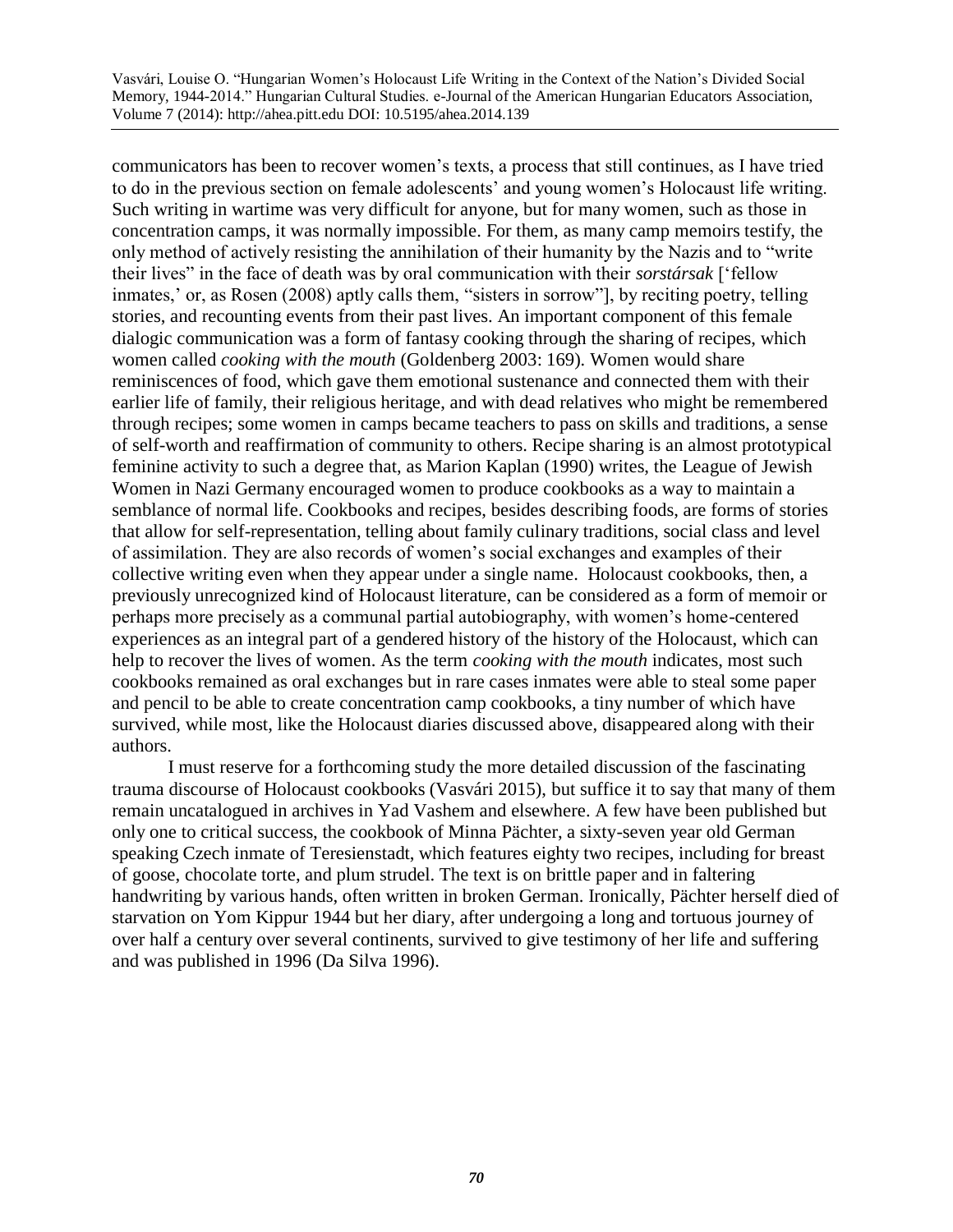The first published Hungarian-language Holocaust cookbook appeared last year, *Szakácskönyv a túlélélésért* (2013), edited by Szilvia Czingel, a folklorist and musicologist who participated between 2001 and 2008 in collecting oral histories from survivors for Centropa.<sup>11</sup> The original recipe manuscript fell out of the cookbook of Mrs. István Endrei, Hedvig Weiss (1914-2012) in 2007, when she wanted to show the interviewer a recipe for *flódni,* as an example of the kind of recipes she used to prepare with her mother. Hedvig had lived with her husband for only a few weeks, as he subsequently disappeared in *munkaszolgálat.* The oral history part of the volume, where Hedvig recounts her life in Budapest near the *Nagycsarnok* ['the Great/ Market Hall'], provides an eloquent picture of lower-middle class life in Budapest between the two world wars. In the later part of her story, dealing with her wartime experience, Hedvig recounts that when she had to report on November 9, 1944 to the *téglagyár* ['brick factory'] in Buda, the collection point for deportation, deportees were sent home to come back the next day because there was no transport available, but the concierge of her building went to the police to denounce her as having escaped! Hedwig and four other starving Jewish women arrived in December 1944 in Lichtenwörth, near Wiener Neustadt, to a lager that housed 2,500 women (on Hungarian slave laborers in Austria see Lappin-Eppel 2010). While Lichtenwörth was not a death camp *per se*, starvation was constant and they were often deprived of food for two and three days at a time, and, like in other camps, when they did get something to eat it was constantly soup of potato skins or *marharépa* [a kind of turnip used for animal fodder]. While dictating recipes the women would also tell family stories, and Hedvig became the scribe for the cookbook because she had a pencil and paper and because, as she recounts in the oral history, she wrote in very small letters in a tight script:

I just kept on writing with very small letters, so that it would fit on the paper. We had no special consideration for what kind of recipes we wrote down, just what happened to occur to us...

# **[***Én csak írtam, nagyon apró betűkkel, hogy elég legyen a papír. Nem volt szempont, hogy milyen típusu ételeket írunk. Ami éppen eszünkbe jutott…*]

 $\overline{a}$ 

Hedvig wrote down 140 recipes but contrary to what she says, there *was* a particular consideration to which recipes were dictated by the starving women, even if they weren't aware of it at the time. While the collection as a whole represents Central East European gastro-culture, with lots of sour cream, it includes no simple foods like soup of *főzelék* [vegetable stew] but rather lots of desserts, meat and potatoes, and fatty foods in general. Although there are some

<sup>&</sup>lt;sup>11</sup> Editor Czingler had worked for Centropa's Holocaust survivor archive. Centropa investigates Central and Eastern-European Jewish life from the turn of the previous century to today. Part of its aim is to guard tradition. They did life interviews in fifteen countries and have an online archive of 1500 life interviews and 2200 photos and other documents. *Centropa Magyarország* [\(www.centropa.hu\)](http://www.centropa.hu/) did 220 interviews in Hungarian, with close to 5000 photos and documents digitalized*.* Czingel reports that since her publication of Hedvig's cookbook, others have brought her recipes.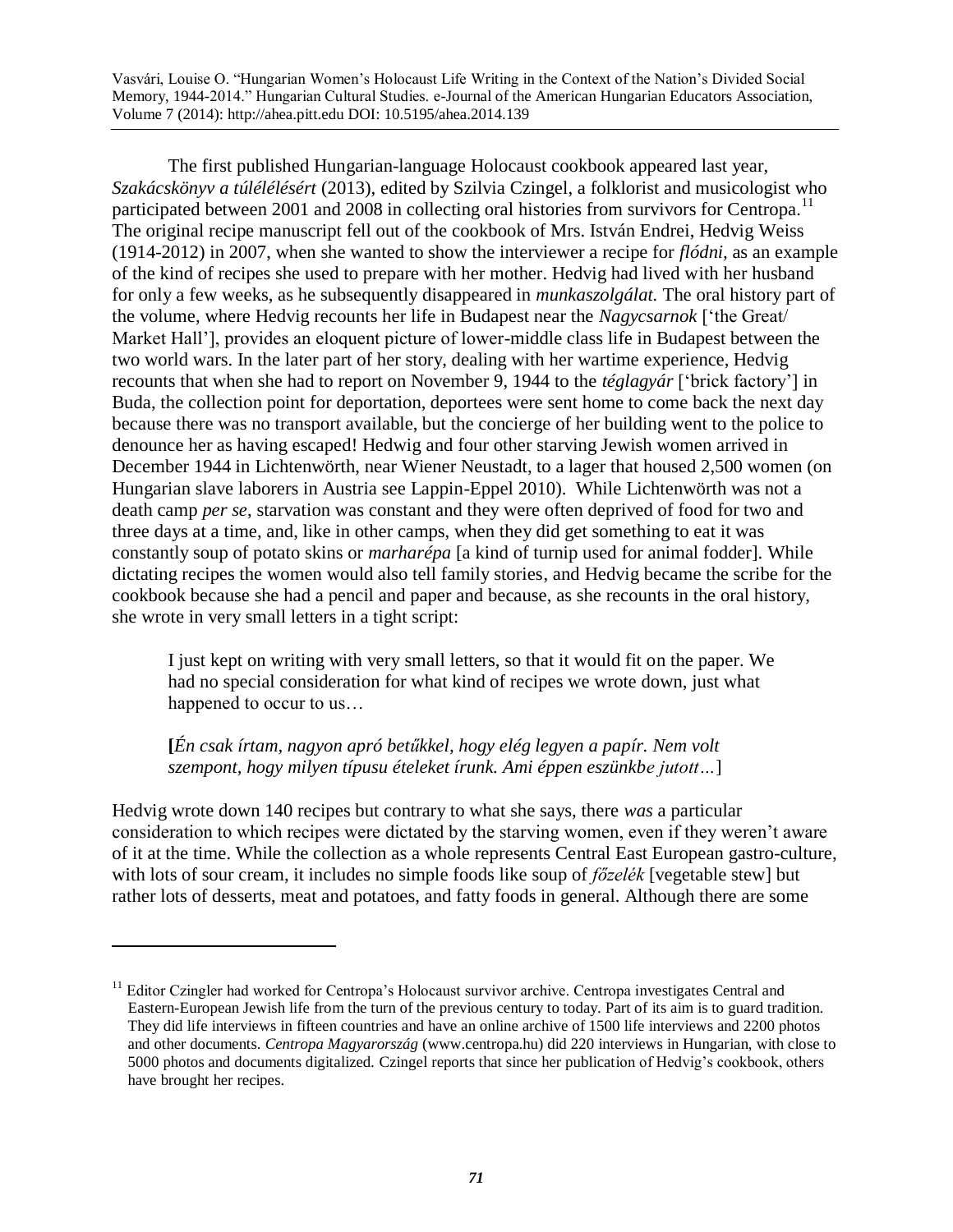specifically Jewish dishes, there is nothing kosher about the collection as a whole. By way of illustration of the recipes in the collection, I have chosen the one for vanilla crescents because my own Christian mother, who could not follow written recipes, would make it every Christmas, and would make me read the recipe to her:

Vanilla crescents: work together 15 dkg flour with 10 dkg butter, 5 dkg sugar and 5 dkg ground almonds into a noodle shape and form crescent shapes and bake them to a light color and strew with vanilla sugar.

[*Vaníliás kifli: 15 dkg lisztet, 10 dkg vajjal, 5 dkg vaníliás cukorral, 5 dkg darált mandulával összedolgozni, (nudlibol) kifliformát készíteni, világosra sütni és vaníliás cukorral hinteni.*]

The five women were liberated on April 2, 1945, and all five survived although two got typhus on the way and arrived two weeks later; and they all made the whole way home walking. As the scribe it fell to Hedvig to hold the recipe collection as a keepsake for over sixty years until it happened to fall out of her cookbook. She passed away in 2011 at the age of ninety-eight. When we read cookbooks like that of Hedvig, we see what sharing recipes meant for survival for women in the Holocaust. It then becomes sad to read the recent stridently sarcastic commentary by the philosopher and public intellectual Gáspár Miklós Tamás (2014) trivializing the Jewish *memento receptek* ['memorial recipes'] prepared by a well-known female chef at the June 25, 2014 "Nights of the Starred Houses" commemoration of 1944. Tamás ridicules the event in the following terms:

Holocaust gastronomy? Gourmet genocide? Gestapo fine dining? Gourmet kapos? Gault-Millau [famous French restaurant guide] slave labor? Poor hapless, deranged Hungary!

[*Holokauszt-gasztronómia? Gourmet genocidium? Gestapo fine dining? Ínyenc kápók? Gault-Millau munkaszolgálat? Szegény szerencsétlen, tébolyodott Magyarország!*]

Tamás seems to be saying that Hungary is deranged to turn the genocide into a food fair of food kitsch nostalgia, which distorts the memory of utter atrocity, but I would counter that when we recuperate the history of how important "cooking with the mouth" was for these women we realize that we can honor their memory through memorializing their food ways.

All the women I have discussed so far wrote in the midst of war in 1944, some into early 1945. Sari (Slovak) Biró (1904-1995), who on her marriage in 1925 got as a present a notebook for writing up recipes, can serve as a transition to the final group of women I will discuss briefly, namely, survivors and daughters of survivors who wrote retrospective memoirs many years later. Sari, who lived a well-to-do upper middle class life in Budapest, kept adding to her recipe collection and became a famous cook in her circle. She was so attached to her recipe book, which also served as a diary, that she took it to the ghetto with her and after the war to prison, where she was locked up for two months for trying to cross the border. When word got around the prison about her cooking skills Sari was asked to cook for the staff and the prisoners. In 1957 she left behind her husband and went to America to join her daughters who had fled in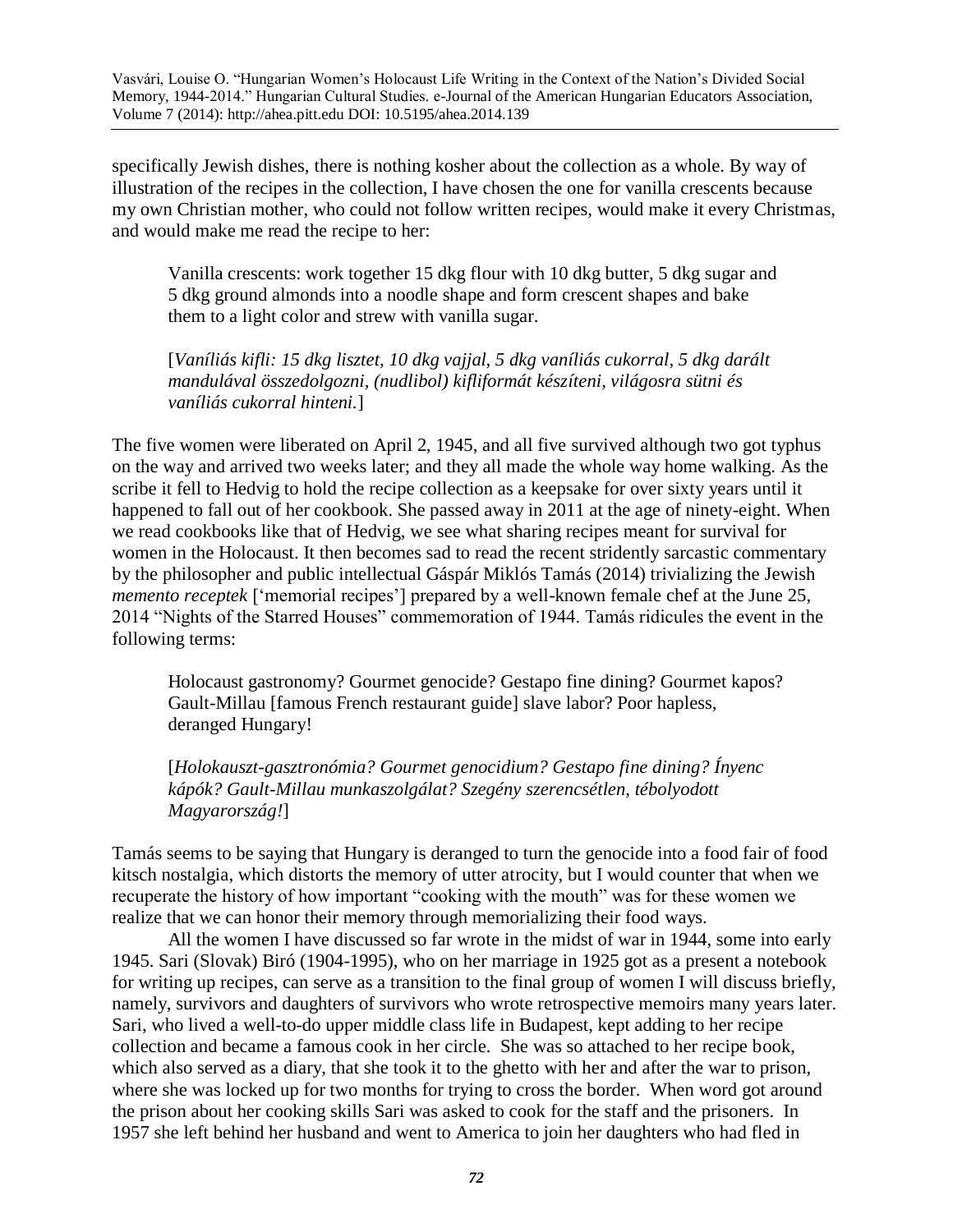1948. At first she took care of a child, then started baking and catering, and eventually, laboriously rewriting all her recipes into American measurements, wrote *Flavors of Hungary: Recipes and Memoirs* (1973). The cookbook became a bestseller and was subsequently reprinted several times through 1992. However, in the cookbook Biró does not divulge her background and we learn additional details of her life and Holocaust experiences only because her daughter, Agnes Biro Rothblatt, published a memoir of her own in 2010, where she writes touchingly of her mother's attachment to her recipe notebook throughout the vicissitudes of her life:

Sárika took her cookbook along [to the ghetto]. It became her diary and was her journal. The changes in lifestyle, cooking method, and family events were all in there. Memories of her mother, Mama, her life as an aspiring socialite, her attempts as a creative cook, caring mother, and, later, survivor in a war-torn city, were recorded on those pages. The book's cover was no longer shiny but worn and faded.… She covered the book with a clean newspaper and tucked it into her air raid shelter pack. Maybe it would be useful after the war is over, she thought, or her two daughters might read it when the world normalized again (6).

### **Cultural Memory in the Present: Hungarian Women's Retrospective Memories/Memoirs of 1944**

The broad term life writing, which includes the diaries, immediate memoirs, and recipe books I have discussed above, also underlines the continuity of life and hence of survivors' stories after the war, the subject of my last section. It can be survivors who write their own retrospective life narratives, but often the process becomes a two-voiced life writing between survivors and the next generation. Bella Brodzki and Celeste Schenk (1988) have called such memoirs the intergenerational and intercultural transmission of imperiled narratives. The family functions as a space of transmission and remembrance of inherited catastrophic histories that might be generationally translated from orality to literacy, that is, whereby survivors tell and retell stories to their children, but it is only the latter who are able to write them down. In other cases it is rather the impact of *untold* stories silently passed on by survivors, who literally cannot bear the pain of telling that which falls outside the normal limit of what is "tellable," and which spills over into the next generation through objects, behaviors and affects passed down within the family and culture at large (Levine 2006, Vasvári 2009a,b). It has been suggested that daughters of trauma survivors may be more vulnerable to trans-generational transmission of trauma and unconsciously become carriers of trauma that parents reject or suppress due the more permeable ego-boundaries in women, especially in mother-daughter relationships, which may lead women to taking their mother's experience as their own by way of projective identification (Hirsch 1989, 2002; Vogel 1994; Malin 2000; Giorgio 2002).

The body of autobiographical works by children of Holocaust survivors, or *postmemoirs*, which has become astonishingly large and much more of it written by women than men, will soon provide the only living connection to the memory of the Holocaust as direct survivors will soon disappear (Clementi 2013: 203-205). An eloquent Hungarian example of such twogenerational Holocaust life writing is the recently published postmemory anthology, *Lányok és*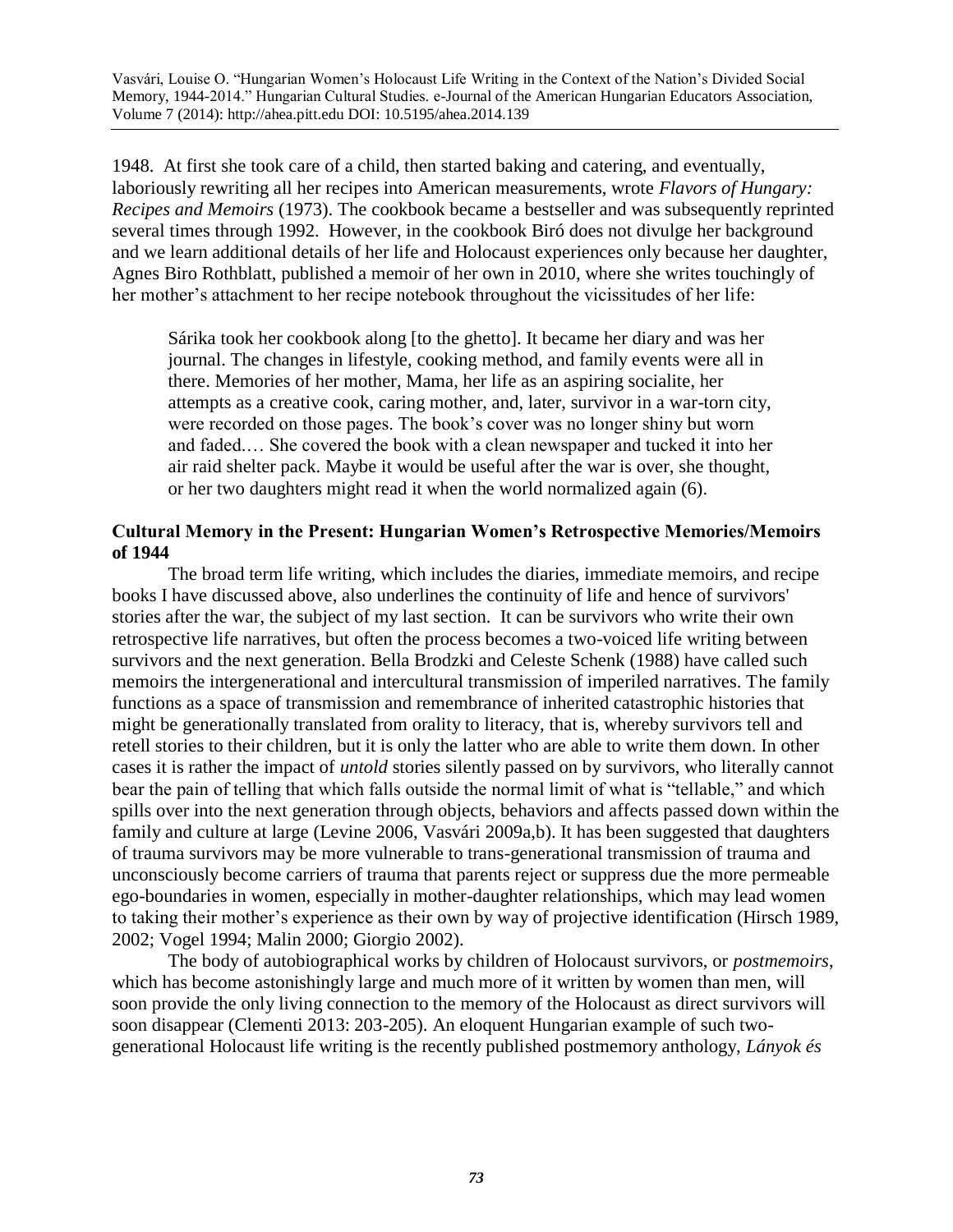*anyák. Elmeséletlen történetek* ['Mothers and Daughters: Untold Stories'] (Pécsi 2013; reviews by Langh 2013, Huszár 2014).<sup>12</sup> In this collection thirty five Hungarian women, some themselves child survivors, others born to mother survivors, write Holocaust narratives in which it becomes impossible to separate the autobiography of the daughters from the biography of their mothers; that is, their mothers' lives become the intersubject in the daughters' autobiographies, underscoring the risks of intergenerational transmission, where traumatic memory can be transmitted (or silenced) to be repeated and reenacted, rather than to be worked through. Contributors to the collection include Hungarians from Toronto, Paris, Sydney, Jerusalem, etc., but the majority have lived their lives in postwar Hungary. The authors "restory and restore" their aged or dead mothers, whose stories were never told, or never fully told, or sometimes totally silenced (on the term "restory" see Burstein 2004). In addition, in some of the narratives the daughters incorporate into their retrospective post-war narrative wartime texts written by their mothers, such as diaries and letters. The collection shows multiple pictures of Jewish life from the most harrowing stories, such as Anna Nagy Lengyel's recounting of her quick-witted mother's amazing sangfroid in saving them and others from being shot into the Danube, to scenes of everyday postwar life between survivor mothers and their daughters that challenge the often prevalent idealization of the Jewish mother-daughter relationships. One survivor recounts that she herself was ashamed to speak of what happened to her:

At the beginning I was ashamed to speak, ashamed that it could have happened to me, that I didn't die instead. I was ashamed in the name of humanity, that it could look on (cited in Langh 2013).

[*Eleinte szégyelltem beszélni, szégyelltem, hogy megeshetett velem, hogy nem haltam meg inkább. Szégyelltem az emberiség nevében, hogy képes volt végignénzni*].

In contrast, another, Ágnes Rápai, the daughter of a survivor who had consistently embroidered stories about the family's past in order to hide their Jewish origins, sharply calls her mother to account posthumously:

Because you only managed to lie until I was fifteen, when something snapped in you and you were forced to tell me de truth. Oh, thank you very much, who the hell needed you explaining yourself. That it had after all not happened this way but that way, that I should forget what you had lied earlier about your family. That your relatives didn't die in the bombardments after all but in Auschwitz (Pécsi 2013: 131).

 $12$  See also Pécsi (2007), to which this collection is a continuation. An even more recent collection of three generational recollections is Laszló (2014), which reached me too late to be considered in this overview. I cannot discuss here but do want at least to mention the Facebook group *Családom és a holokauszt* ['My Family and the Holocaust'], which emerged in this anniversary year of 2014, with people beginning to share their photos and memories of the war and thereby creating an online memory community.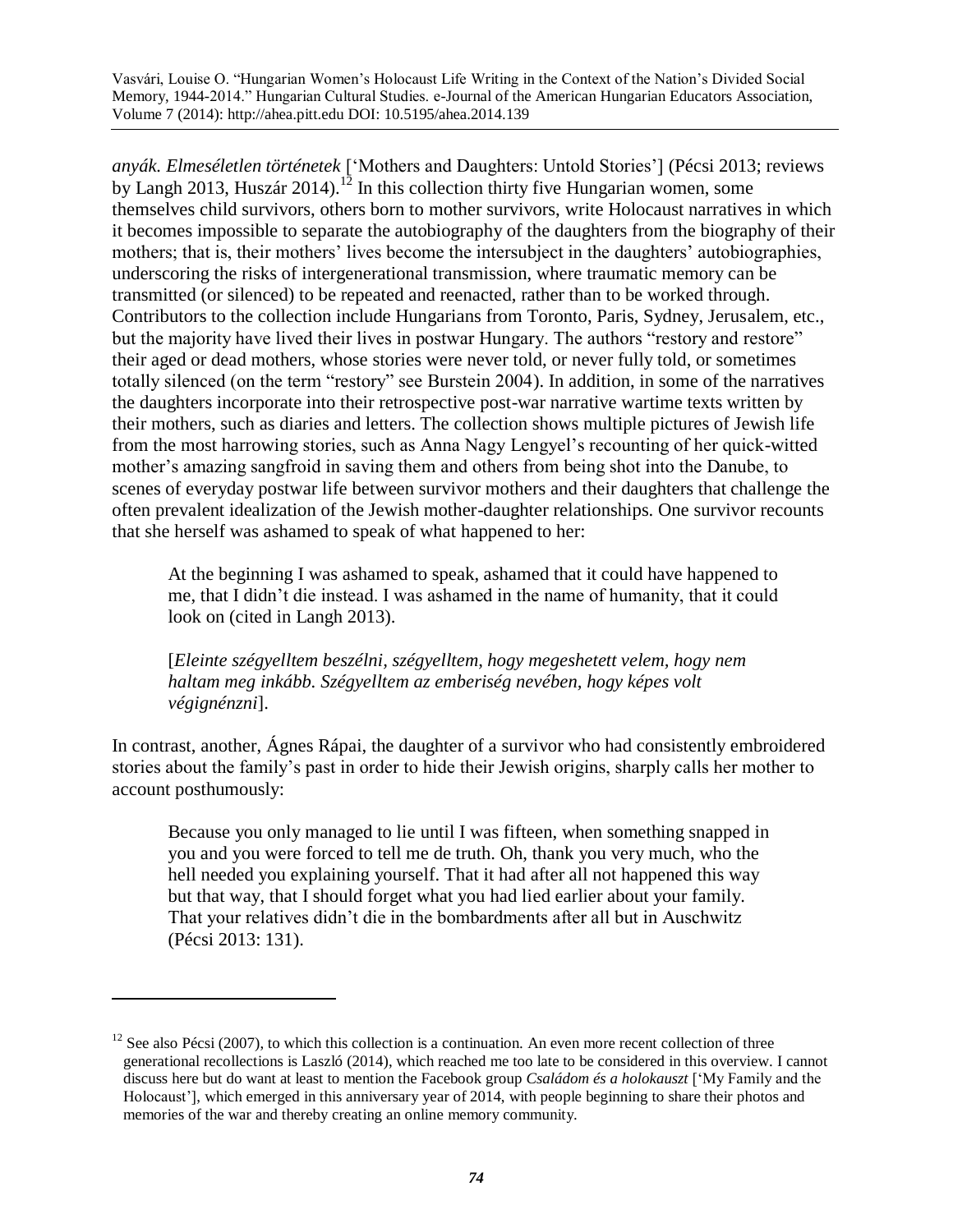[*Mert csak tizenöt éves koromig voltál képes hazudni nekem, de akkor elszakadt benned valami, és kénytelen voltál elmondani az igazságot. Na, köszönöm szépen, a francnak se volt szüksége a magyarázkodásra. Hogy nem is így volt, hanem úgy volt, hogy amit előtte hazudtál a családodról, azt felejtsem el. Hogy nem is bombázásban haltak meg a rokonaid hanem Auschwitzban*.]

The foregoing quotes illustrate what Anna Földes (2014), a survivor born in 1930, wrote recently about the post-1944 silence concerning the Holocaust, that it had been an ongoing silent conspiracy in which many survivors themselves willingly colluded: "the collective amnesia was a common responsibility, and we didn't even do it on command [but rather] out of inner conviction" [*a kollektiv amnézia közös vállalás volt, és még nem is parancsra tettük…[hanem] belső meggyőződés[ből]*]. Földes adds that at the same time there were those after 1945 whom "the suffering made into writers" [*a szenvedés csinált írót*] . In spite of the existence of a substantial body of such life writing about the Holocaust that has emerged during and immediately after 1944 and until today, Gábor Gyányi (quoted in Földes 2014) points out that collective memory today remains incomplete and fragmented because no common historical consciousness has emerged from those personal life writings. He adds, in relation to the issue of the nation's *emlékezetpolitika* ['politics of memory'] discussed in the opening of this study that:

The creation of any kind of collective memory is hardly imaginable without individual remembrance; however, official or public memory can exist very well without real or latent collective memory [\(www.es.hu\)](http://www.es.hu/).

[*A személyes visszaemlékezés nélkül aligha képzelhető el bármiféle kollektív emlékezet létrejötte, a hivatalos, vagy közemlékezet (public memory) viszont a ténylegesen vagy latens létező kollektív emlékezettől is jól meglehet.*]

The question remains of what is at stake for the state and for the people in remembering and how such a troubled history can be memorialized and commemorated, as Urvashi Butalia (2000: 286) puts it in relation to the very different historical calamity of the partition of India: "what can you do to mark such a history as anything other than a history of shame?... such histories are not easily memorialized." Certainly the Holocaust history of any one country cannot be written in isolation since all are interrelated and the Nazi plan was also European-wide. For this reason the "The Research Network in Search of Transcultural Memory in Europe," financed by COST/EU, which aims to study how memories of the troubled twentieth century are transmitted and received across Europe, explores the tension between attempts to create a common European memory, or a unitary memory ethics, on one hand, and numerous memory conflicts stemming from Europe's fragmentation into countless memory communities on the other. Christine Kleiser (2009) discusses various current endeavors to create a specific European culture of memory based on the democratic principles of peaceful coexistence and mutual recognition of differing cultural memories. She proposes that such a common understanding cannot be based only on the diffuse meanings of "historical objectivity" but also must contain a political and ethical dimension with the aim of achieving a common coming to terms with all forms of totalitarian past, in order to avoid any future forms of genocide.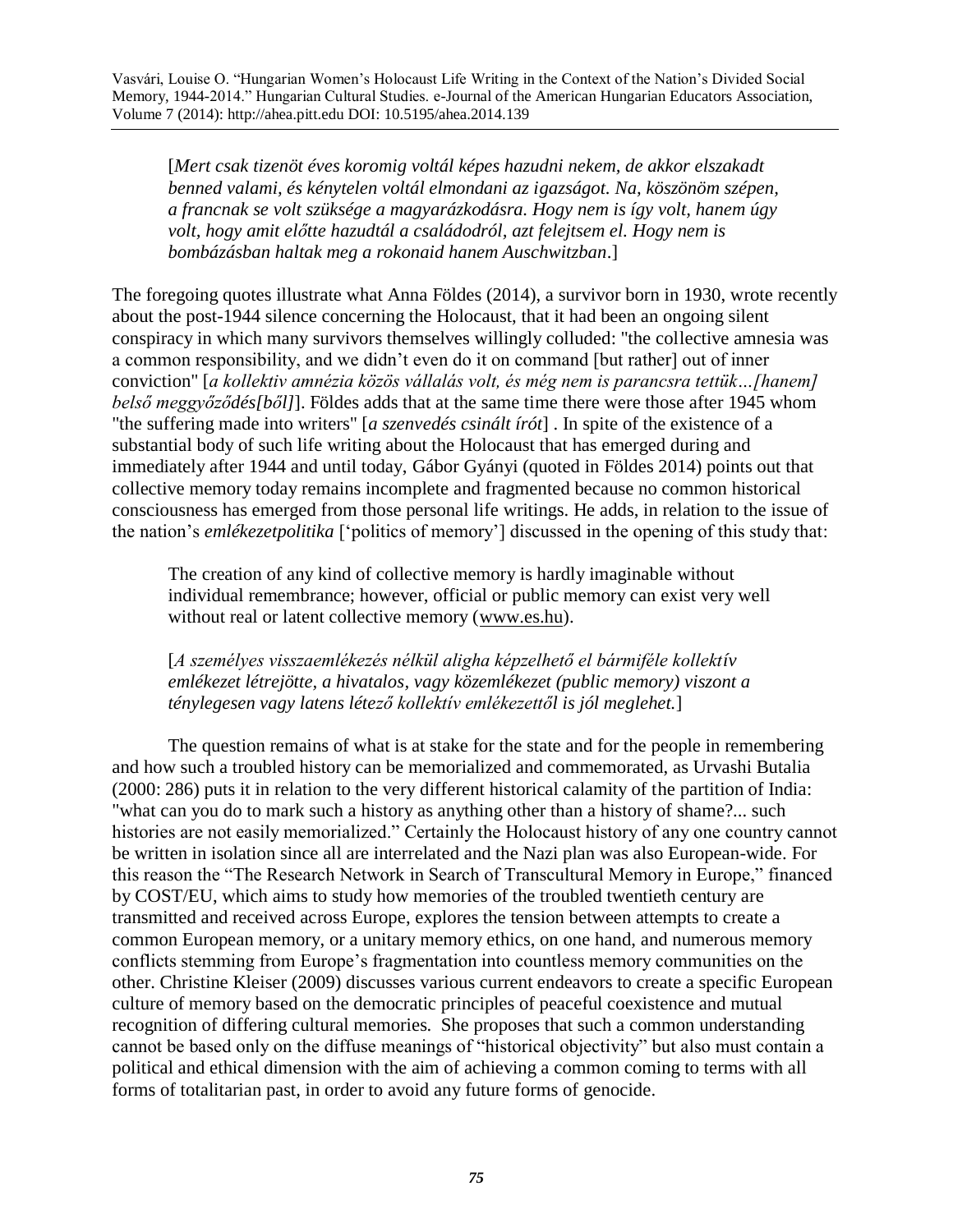### **Coda**

To conclude I want to quote a relevant verse from Julia Bauer (1923-2000), whose five hundred and sixty page *És mégis* ['And Still'] (2012), could have been included in this study since it is part diary, part deep interview conducted with her in old age (Várnai 2013). Born in Somogyszil, a village like so many others, she was deported at nineteen, taken on Whit Sunday, 1944 to a collection ghetto in Kaposvár and from there on July 4 to Auschwitz, where, as well as in munitions factories in Allendorf and Melsung, she managed to write a diary in bits, hiding the paper in her shoe. Because she spent months in a postwar camp it was only in October 1945 that she was on her way back to Budapest on a train. She feared what would happen when she got home if nobody was there and in fact she found on her return that her whole family perished. On the train home this is what she wrote, as a way to reconcile her Jewish identity with her belonging to and longing for her homeland:

Home, yes, home, where no matter how cruelly they persecuted me, with every drop of my blood I long to return. My beloved homeland, it is here that I breathe, Only here can I live. My beloved homeland, What have you done? You collaborated with the murder (quoted in Várnai 2014).

[*Haza, igen haza honnan ha bármilyen csúnyán is elüldöztek, minden csepp véremmel visszavágyom. édes hazám, itt lélegzek, csak itt élek. szülőhazám, jaj, mit tettél, a gyilkosokkal szövetkeztél.*]

### **Works Cited**

#### **Primary Sources**

Arnothy, Christine. 1955. *J'ai quinze ans et je ne veux pas mourir.* [I am Fifteen and I Don't Want to Die]. Paris: Fayard*.* 

Bauer, Julia. 2012. *És mégis* ['And Still']*.* Budapest: Noran Libro Kiadó.

- Biro, Charlotte Slovak. 1973. *Flavors of Hungary: Recipes and Memoirs.* New York: 101 Production.
- Bitton-Jackson, Livia. 1999. *Elli: Coming of Age in the Holocaust.* New York: Simon and Schuster.
- Boas, Jacob, ed. 1996. *We Are Witnesses: Five Diaries of Teenagers Who Died in the Holocaust.*  New York: Scholastic.
- Czingel, Szilvia, ed. 2013. *Szakácskönv a túlélésért* ['Cookbook for Survival']*. Lichtewörth, 1944-1945*. Prologue by Pál Zavada*.* Budapest: Centropa.
- Da Silva, Cara, ed. 1996. *In Memory's Kitchen: A Legacy of the Women of Terezin.* Trans. Bianca Steiner Brown. Northvale NJ: Jason Aronson.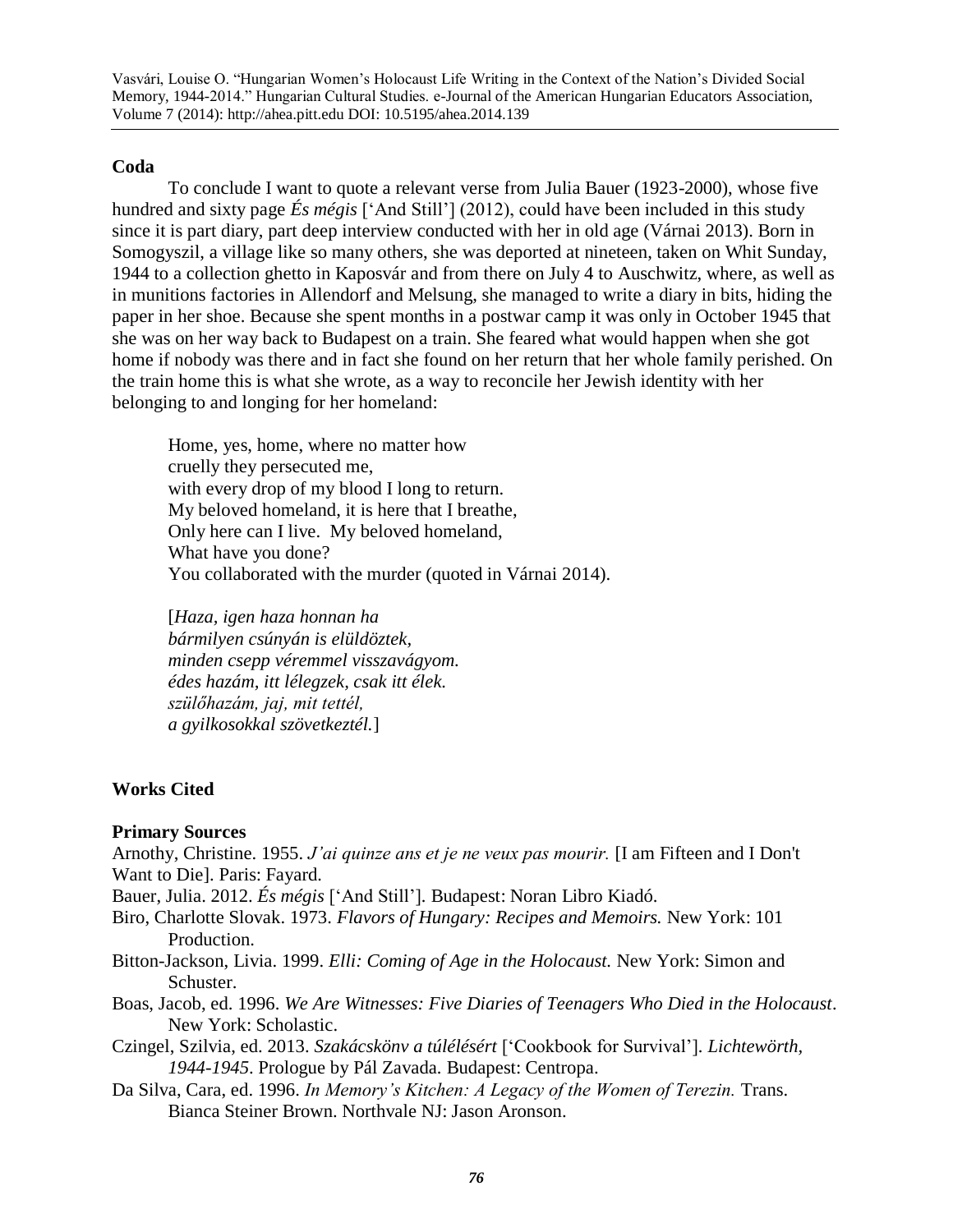- Ecséri Lilla*.* 1995. *Napló 1944: Egy tizenhat éves kislány naplójának eredeti szövege* [Diary 1944: The Original Text of the Diary of a Sixteen-Year Old Girl]. Budapest: T-Twins Kiadó*.*
- Fuchs, Marta. 2012. *Legacy of Rescue: A Daughter's Tribute.* New York: Csaladnak [sic] Press, Sold by Barnes and Noble.
- Gröschner, Annett, Barbara Felsman and Groscha Meyer, eds. 2013. *Backfisch im Bombenkrieg. Das Tagebuch der Gitti E. Notizen in Steno 1943-1945* [A Teenager in the Bombing: the Diary of Gitti E. Notizen in Shorthand]*.* Berlin: Matthes and Seitz.
- Holliday, Laurel. 1996. *Children in the Holocaust and World War II: Their Secret Diaries.* New York: Simon and Schuster.
- Horváth Zsolt K. 2014. "Egy munkaszolgálatos fényképe" ["The Photo of a Labor Draftee"]. *Beszélő* May 24 [www.beszélő.c3.hu](http://www.beszélő.c3.hu/)
- Kaszas, Susan. 2002. *From Love to Triumph: The Holocaust Diary of Mrs. Susan Kaszas*. Ridgewood, NJ: AIL Media [retitled reedition of *A Mother's Shoah*, 1998].
- Lappin-Eppel, Eleonore. 2010. *Ungarische-jüdische Zwangsarbeiter und Zwangsarbeiterinnen in Österreich 1944* ['Hungarian-Jewish Slave Laborers and Female Slave Laborers in Austria 1944']*. Arbeitseinatz—Todesmärsche- Folgen.* Wien. Lit Verlag.
- László, Klári, ed. 2014. *Lerakott kövek. Holokauszt túlélők, gyerekek, unokák* ['Putting Stones [on Graves]: Holocaust Survivors, Children, Grandchildren']*.* Budapest: Oriold és Társai.
- Lipszyc, Rywka. 2014. *The Diary of Rywka Lipszyc*. San Francisco: JFHS Holocaust Center.
- Löwy, Daniel. 2010. "A soa nagyváradi emlékeiről ['About the Memories of the Shoah in Nagyvárad']" *Várad* 8 [www.varad.ro](http://www.varad.ro/)
- Marton, Judah, ed. 1988. *The Diary of Eva Heyman. Translated from Hebrew into English.* New York: Shapolsky Publishers.
- Ozsváth, Zsuzsanna. 2010. *When the Danube Ran Red.* Syracuse: Syracuse UP.
- Pécsi, Katalin, ed. 2007. *Sós kávé. Elmeséletlen női történetek* [Salty Coffee. Untold Women's Stories]*.* Budapest: Novella Kiadó [trans. of four stoires by Thomas Cooper. 2014. *Hungarian Quarterly* 54.269: 74-81.
	- ———. 2013. *Lányok és anyák. Elmeséletlen női történetek* II [Mothers and Daughters. Untold Women's Stories II]. Budapest: Novella Kiadó.
- Remnick, David. 2014. "Aflame." *The New Yorker* August 14 [www.newyorker.com](http://www.newyorker.com/)
- Rothblatt, Agnes Biro. 2010. *A Journey from the Chain Bridge to The Golden Gate.* Amherst: SmallBatch Books.
- Rózsa, Ágnes. 1971. *Jövőlesők. Nürnbergi lágernapló 1944-45* ['Lying in Wait for the Future. Camp Diary from Nürnberg 1944-45']*.* Bucharest: Kriterion.
- Schwarcz, Sándor. 2005. *A halál árnyékának völgyében* [In the Valley of the Shadow of Death]*.*  Budapest: Oliver Games International.
- Szabó, Borbála and Judit Elek. 1983. *Budapesti napló (1944 november-1945 január)*[Budapest Diary (November 1944-January 1945]*. Tények és tanuk* [Facts and Witnesses]*.* Budapest: Magvető.
- Szabo, Vera. 2009. "Borbála Szabó. Letters from Budapest [Budapest Napló]." *Bridges: A Jewish Feminist Journal* 14.2: 15-20.
- Szabolcs, Szita, ed. 1998. *Bács Pál visszaemlékezése az 1944-1945 évi kényszermunkára és a mauthauseni deportálásra* ['Paul Bács's Recollections of the 1944-45 Slave Labor and the Deportation to Mathausen']*.* Budapest: Magyar Ellenállók és Antifasiszták Szövetsége.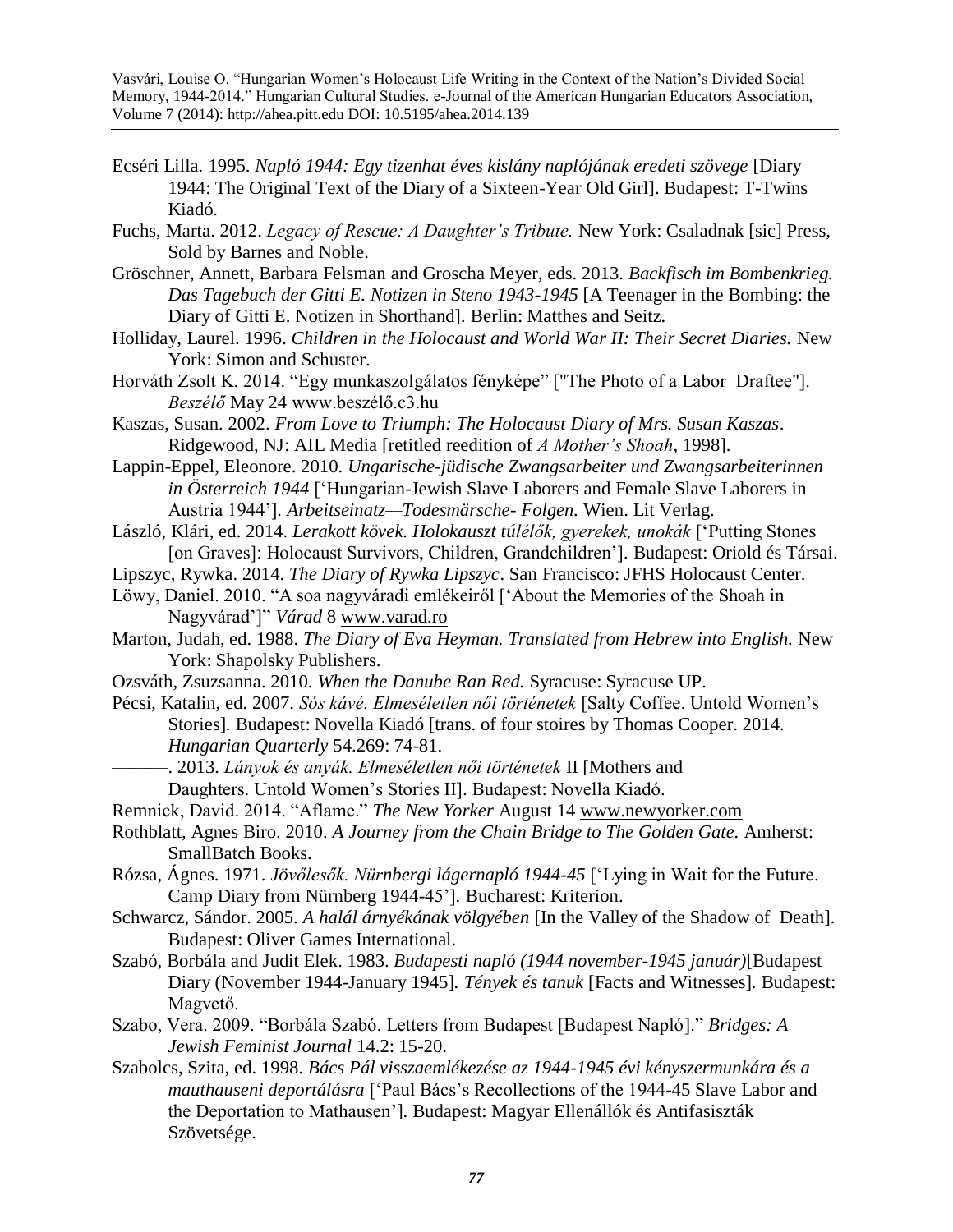- Szele, Anna and György Szele, eds. 2004 *Kényszermunka, erőltetett menet, tömeghalál. Túlélő bori munkaszolgálatosok visszaemlékezései 1943/4* 'Forced Labor, Death March, Mass Death, The Recollections of Labor Bataillion Survivors of Bor , 1943'4'] *.* Budapest: Makkabi Kiadó.
- Tsur, Reuven. 2005. *Menekülés a gettóbol. Egy nagyváradi család története* ['Escape from the Ghetto. The Story of a Family from Nagyvárad']*.* Budapest: Norán Kiadó.
- Vágó, Béla. 1970. "Budapest Jewry in the Summer of 1944: Otto Komoly's Diaries." *Yad Vashem Studies* 8: 81-105
- Zsolt, Ágnes. 1948. *Éva lányom. A 13 éves Éva harcolt életéért a Harmadik Birodalom hóhéraival de a német vadállat legyőzte Évát* [My Daughter Eva. The Thirteen-Year Old Eva Fought for her Life Against the Executioners of the Third Reich But She Was Defeated By the German Beast]. Budapest: Új Idők Irodalmi Intézet.

#### **Secondary Sources**

- Braham, Randolph. 1981. *The Politics of Genocide: The Holocaust in Hungary* I. New York: Columbia UP.
- ———. 2004a. "Hungary and the Holocaust: The Nationalist Drive to Whitewash the Past." *The Treatment of the Holocaust in Hungary and Romania During the Post-Communist Era.* Ed. id. New York: Rosenthal Institute for Holocaust Studies, CUNY: 1-41.
- ———. 2004b. "Rescue Operations on Hungary: Myths and Realities. *East European Quarterly* 38.2:173-124.
- Brodzki, Bella and Celeste Schenk, eds. 1988. *Life/Lines: Theorizing Women's Autobiography.*  Ithaca: Cornell UP.
- Brooks, David. 2014. "Going Home Again." *New York Times*, March 20. [www.nytimes.com](http://www.nytimes.com/)
- Burstein, Janet. 2004. "Restorying Jewish Mothers." *Jewish-American and Holocaust Literature: Representation in the Modern World.* Ed. Alan L. Berger and Gloria L. Cronin. Albany: SUNY P: 235-242.
- Butalia, Urvashi. 2000. *The Other Side of Silence: Voices from the Partition of India.* Bloomington: Duke UP.
- Clementi, Federica. 2013. *Holocaust Mothers and Daughters: Family, History, and Trauma.*  Waltham: Brandeis UP.
- Cole, Tim. 2001. "Hungary, The Holocaust and Hungarians: Remembering Whose History." *Hungary and the Holocaust. Confrontations with the Past. Symposium Proceedings.*  Foreword, Paul A. Shapiro and Robert M. Ehrenreich . Washington DC: United States Holocaust Memorial Museum, Center for Advanced Holocaust Studies: 3-21.
	- ———. 2002. "Review Article: Scales of Memory. Layer of Memory: Recent Works on Memories of the Second World War and the Holocaust." *Journal of Contemporary History* 37.1: 129-138.
- ———. 2003. *Holocaust City: The Making of a Jewish Ghetto.* London: Routledge, Chapman and Hall.
	- -. 2006. "A Gendered Holocaust? The Experiences of "Jewish" Men and Women in Hungary, 1944." *The Holocaust in Hungary Sixty Years Later*. Eds. Randolph L. Braham and Brewster S. Chamberlin. New York: Rosenthal Institute for Holocaust Studies, CUNY, Distributed by Columbia UP: 43-61.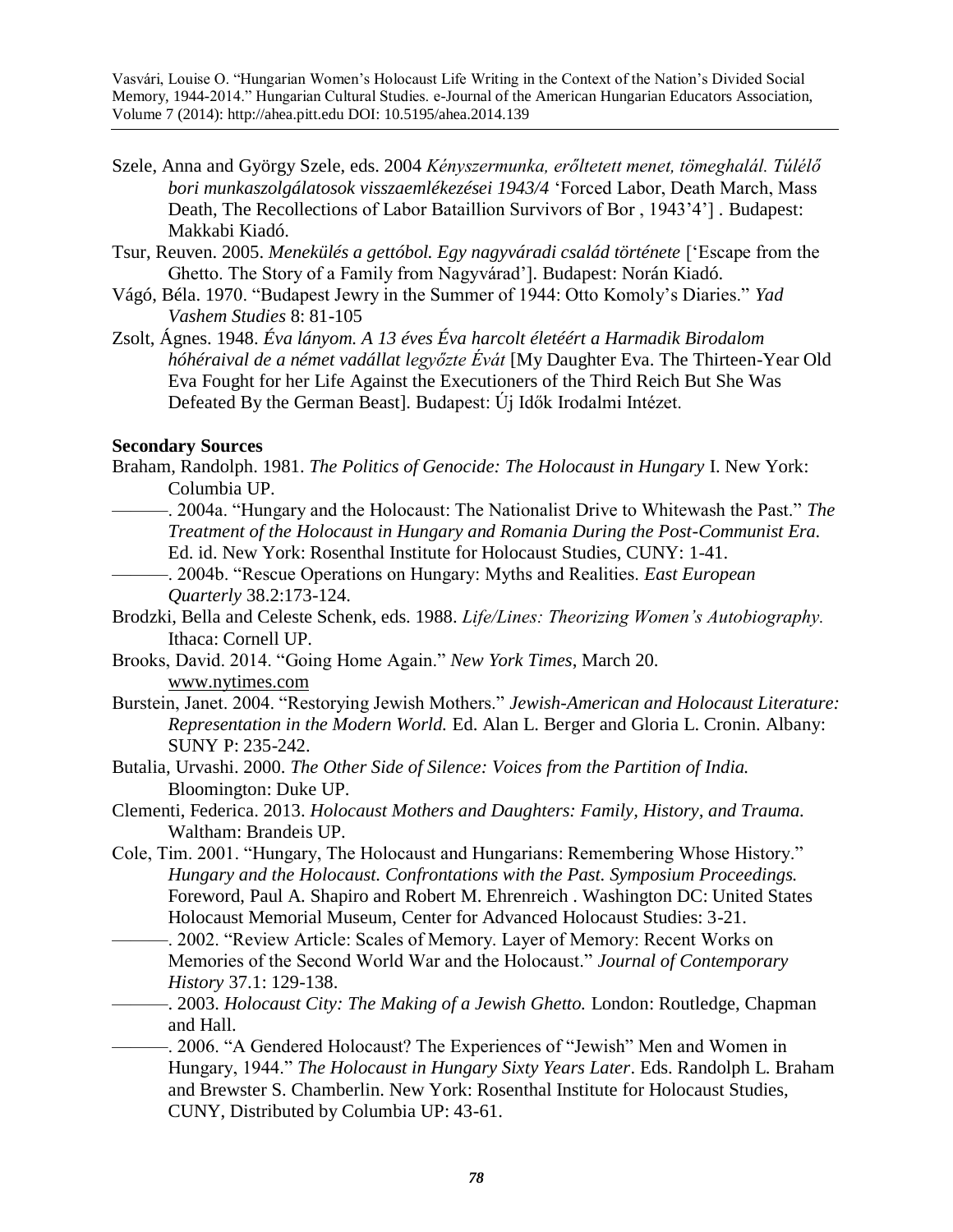———. 2011. *Traces of the Holocaust. Journeying in and out of the Ghetto.* London: Continuum.

- Czenki, Dorka. 2014. "György Péter a Szabadságtéri szoborról ['Peter György on the Freedom Square Memorial']." *Magyar Narancs* Julius 22 [http://magyarnarancs.hu/kultura/gyorgy](http://magyarnarancs.hu/kultura/gyorgy-peter-a-szabadsag-teri-szoborrol-91023)[peter-a-szabadsag-teri-szoborrol-91023.](http://magyarnarancs.hu/kultura/gyorgy-peter-a-szabadsag-teri-szoborrol-91023)
- Dömötör, Ági. 2014. "Van-e itt gerinc? Interjú a Holokauszt Emlékközpont igazgatójával" ['Is There any Backbone Here? Interview with the Director of the Holocaust Memorial Center']*Origo* 2013-05-15 [www.origo.hu.](http://www.origo.hu/)
- Egan, Thomas. 2014. "Lost in the Past." *New York Times*, May 22 [www.nytimes.com](http://www.nytimes.com/)
- Földes, Anna. 2014. "Személyes emlékezés [Personal Remembrance]." *Élet és Irodalom* 58.8, Aprilis 28 [www.es.hu](http://www.es.hu/)
- Foss, Karen A. and Sonja K. Foss. 1991. *Women Speak: The Eloquence of Women's Lives.*  Prospect Heights NJ: Waveland P.

Giorgio, Adalgisa. 2002. *Writing Mothers and Daughters. Renegotiating the Mother in Western European Narratives by Women.* New York: Berghan.

- Girard, René.1963. *Le journal intime* ['Intimate Journal']*.* Paris: Presses Universitaires de France.
- Goldenberg, Myra. 2003. "Food Talk: Gendered Responses to Hunger in the Concentration Camps." *Experience and Expression. Women, Nazis and the Holocaust.* Eds. Lizabeth R. Baer and Myrna Goldberg. Detroit: Wayne State UP: 161-180.
- Hanebrink, Paul. 2013. "The Memory of the Holocaust in Postcommunist Hungary. Part I: The Politics of Holocaust Memory." *Bringing the Dark Past to Light: The Reception of the Holocaust in Postcommunist Europe.* Eds. John-Paul Himka and Joanna Beata Michlic. Lincoln: U of Nebraska P: 261-291.
- "Heyman Éva naplója ujra megjelent magyarul"['Éva Heyman's Diary Was Republished in Hungarian']. *Szombat* 2011-04-27 [www.szombat.org](http://www.szombat.org/)
- Hilberg, Raul.1985. *The Destruction of European Jews.* New York: Holmes and Meier.
- Hirsch, Marianne. 1989. *The Mother and Daughter Plot. Narrative, Psychoanalysis and Feminism.* Bloomington: Indiana UP.

———. 2002. "Marked by Memory: Feminist Reflections on Trauma." *Extremities: Trauma, Testimony and Community.* Eds. Nancy K. Miller and Jason Daniel Dougaw. Chicago: U of Illinois P: 71-91.

- Huff, Cynthia. 1989. "'The Profoundly Female, and Feminist Genre:' The Diary as Feminist Practice." *Women's Studies Quarterly* 17.3/4: 6-14.
- Huszár, Ágnes. 2014. "A női hallgatás megtörése ['The Break in Women's Silence']." *Buksz*  26.2: 71-73.
- Judt, Tony. 2000. "The Past is Another Country: Myth and Memory in Postwar Europe." *The*  Politics of Retribution: World War II and Its Aftermath. Eds. István Deák, Jan T. Gross, and Tony Judt. Princeton: Princeton UP: 293-323.
- Kaplan, Marion. 1990. "Jewish Women in Nazi Germany: Daily Life, Daily Struggles. 1933- 1939." *Feminist Studies* 16: 579-606.
- Karsai, László (n.d.) "Photographs Documenting the Holocaust in Hungary" [\(www.holocaust](http://www.holocaust-history.org/)[history.org\)](http://www.holocaust-history.org/).
- Karsai, László and Szabolcs Szita, 1994. eds. *The Holocaust in Hungary.* Sopron: Hillebrand Nyomda.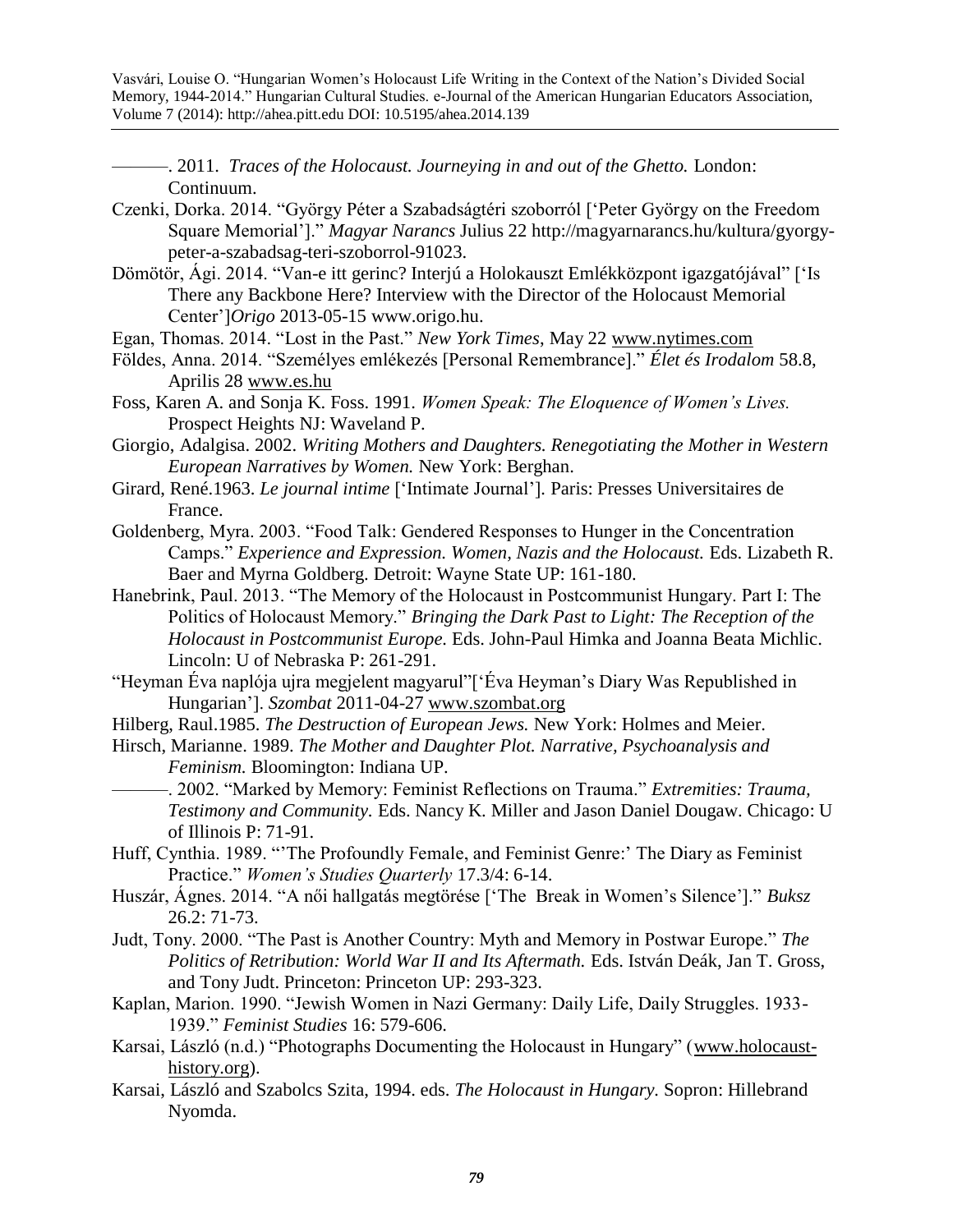- Kassow, Samuel D. 2007. *Who Will Write Our History? Emanuel Ringelblum, the Warsaw Ghetto, and the Oyneg Shabbos Archive.* Bloomington: Indiana UP.
- Kiss, Csilla. 2014. "Historical Memory in Post Cold War Europe." *The European Legacy* 19.4: 419-432.
- Kleiser, Christine. 2009. "Avishai Margalit's Idea of Ethics of Memory and Its Relevance for a Pluralistic Europe." *Institut für die Wissenschaft des Menschen, Junior Fellowship Conference* 25 [www.iwn.at](http://www.iwn.at/)
- Kunt, Gergely. 2009. "Gyereknaplók a második világháborúból" ['Children's Diaries from the Second World War']. *Aetas* 24.2: 44-68.
- ———. 2013. *A kultuszteremtés társadalomtörténete. Szocializáció, előítéletek, politikai propaganda kamasznaplók tükrében (1938-1956)* ['The Social History of the Creation of a Cult. Socialization, Prejudices, Political Propaganda in the Light of Adolescent Diaries (1938-1959). PhD Dissertation, ELTE, Budapest.
- Laczó, Ferenc. 2013. Review of Timothy Cole. *Traces of the Holocaust: In and Out of the Ghetto*. *Zeitschrift für Ostmitteleuropa-Forschung* 62.4: 684-685 [www.herder-institut.de](http://www.herder-institut.de/)
- Laczó, Ferenc. 2014. "German Occupation or Hungarian Responsibility? A Debate on the  $19<sup>th</sup>$  of March, 1944." *Forum Geschichtskulturen, Hungary* April 23. [www.imre-kertesz](http://www.imre-kertesz-kolleg.uni/)[kolleg.uni.](http://www.imre-kertesz-kolleg.uni/) Accessed Aug. 18, 2014.
- Langer, Lawrence L. 1991. *Holocaust Testimonies: The Ruins of Memory*. New Haven: Yale UP.
- Lángh, Julia. 2013. "Kaddish az anyákért ['Kaddish for Mothers']." *Élet és Irodalom* 57.25, June 21.
- Levine, Michael G. 2006. *The Belated Witness: Literature and the Question of Holocaust Survival.* Stanford: Stanford UP.
- Lűdtke, Alf, ed. 1989. *Alltagsgeschichte: Zur Rekonstruktion historischer Erfahrungen und Lebensweisen* ['Everyday History: Towards the Reconstruction of Historical Experiences and Lifeways'] *.* Frankfurt: Campus Verlag.
- Malin, Jo. 2000. *The Voice of the Mother: Embedded Maternal Narratives in Twentieth –Century Women's Autobiography.* Carbondale: Southern Illinois UP.
- Mink, Georges and Laure Neumayer, eds. 2013. *History, Memory and Politics in Central and Eastern Europe: Memory Games.* Basingstoke: Palgrave MacMillan.
- Orbán, Viktor. 2014. "Mélyen tisztelt Dávid Katalin Profeszor asszony ['Deeply Honored Madam Professor, Katalin David']." [www.origo.hu.](http://www.origo.hu/)
- Patterson, David. 2004. "Through the Eyes of Those Who Were There." *Holocaust and Genocide Studies* 18.2: 274-290.
- Rényi, Dániel. 2011. "Egy dicső nemzetkép érdekében-Randolph L. Braham a holokausztkutató." ['In the Interest of an Honorable National Image-Randolph L. Braham the Holocaust Scholar'] *Magyar Narancs* Nov. 10 [www.magyarnarancs.hu](http://www.magyarnarancs.hu/)
- Rosen, Ilana. 2008. *Sister in Sorrow. Life Histories of Female Holocaust Survivors from Hungary.* Detroit: Wayne State Press.
- -. 2012. "Soldiers or Slaves.' Narratives of Survivors of the Hungarian Army's 'Labor Service' in World War II and the Holocaust." *Dapim - Studies on the Shoah* 26: 95-123.
- Schwarz, Daniel R. 1999. *Imagining the Holocaust.* New York: St. Martin's P.
- Schwartz, Agatha. 2014. "Eva Heyman, The Hungarian Anne Frank: Writing Against Persecution and Trauma." *Hungarian Studies Review* 42 [forthcoming].
- Stewart, Victoria. "Holocaust Diaries: Writing from the Abyss" *Forum of Modern Language Studies* 41.4 (2005): 418-426.